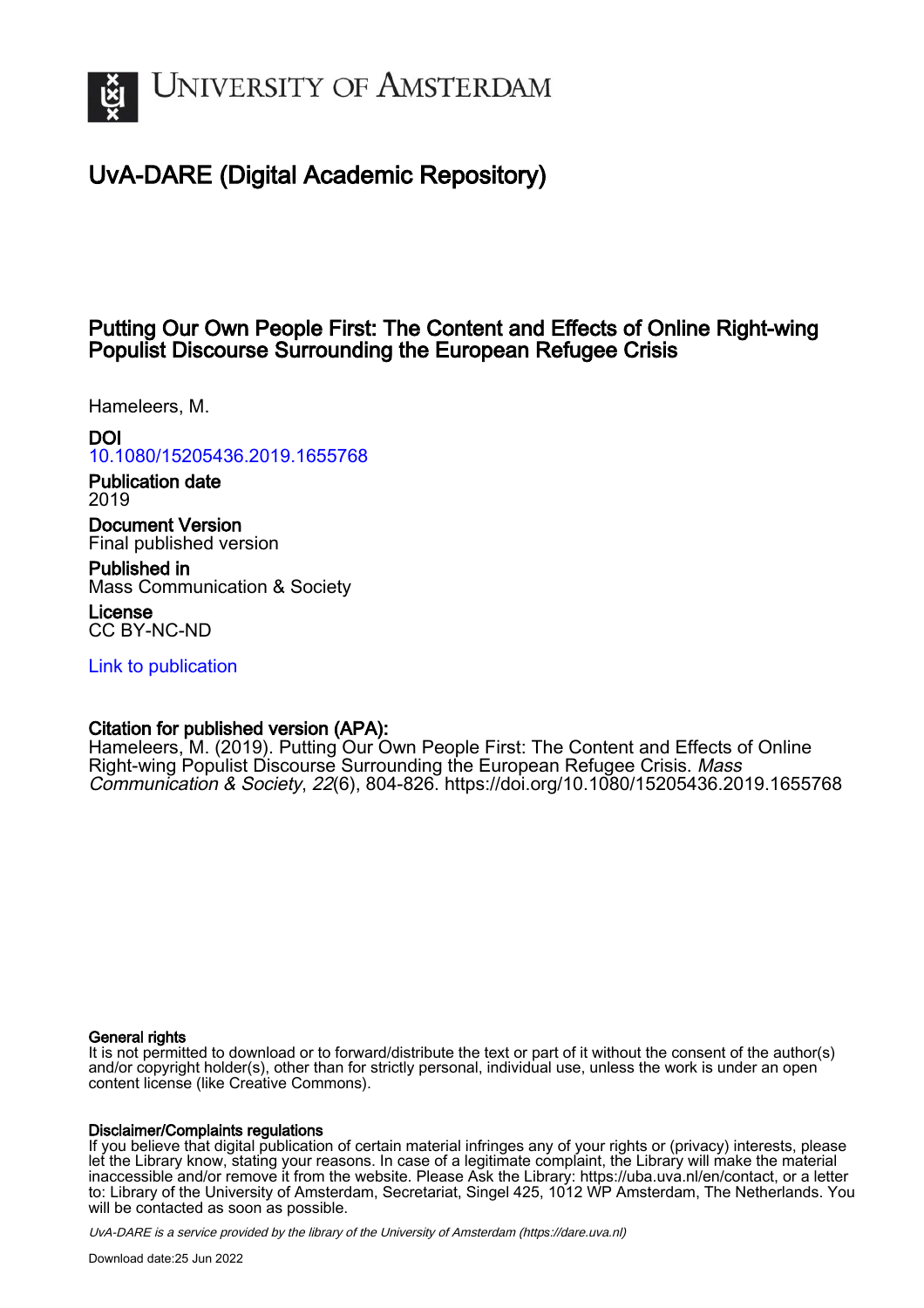

Check for updates

# Putting Our Own People First: The Content and Effects of Online Right-wing Populist Discourse Surrounding the European Refugee Crisis

Michael Hameleers

Amsterdam School of Communication Research (ASCoR) University of Amsterdam

The 2015 refugee crisis has sparked heated polarized debates throughout the globe. Yet, to date, we know too little about the discursive framing of the refugee crisis by various actors on online media, and the effect of right-wing populist messages on stereotypical images of refugees. The extensive qualitative content analysis reported in this paper (Study 1,  $N = 1,784$ ) shows that the framing of populist politicians and citizens overlap in the problem definitions. However, citizens attribute more responsibility to refugees themselves and perceive that the native people are relatively deprived. Traditional news media are more divided. Overall, tabloid media define refugees as a problem, and broadsheet media frame them as victim. The second experimental study  $(N = 277)$  demonstrates that messages that blame immigrants for increasing crime rates activate negative stereotypical images of migrants among people with stronger perceptions of relative deprivation. These messages have the opposite effect among citizens with weaker perceptions of relative

Michael Hameleers (Ph.D., University of Amsterdam, 2017) is an Assistant Professor in Political Communication in the Amsterdam School of Communication Research (ASCoR) at the University of Amsterdam. His research interests include populism, disinformation, framing, (affective) polarization, and the role of social identity in media effects.

Correspondence should be addressed to Michael Hameleers, Amsterdam School of Communication Research (ASCoR), University of Amsterdam, Nieuwe Achtergracht 166, Amsterdam 1018 WV, The Netherlands. E-mail: [m.hameleers@uva.nl](mailto:m.hameleers@uva.nl)

Color versions of one or more of the figures in the article can be found online at [www.](http://www.tandfonline.com/hmcs) [tandfonline.com/hmcs](http://www.tandfonline.com/hmcs).

This is an Open Access article distributed under the terms of the Creative Commons Attribution-NonCommercial-NoDerivatives License (http://creativecommons.org/licenses/by-nc-nd/4.0/), which permits non-commercial re-use, distribution, and reproduction in any medium, provided the original work is properly cited, and is not altered, transformed, or built upon in any way.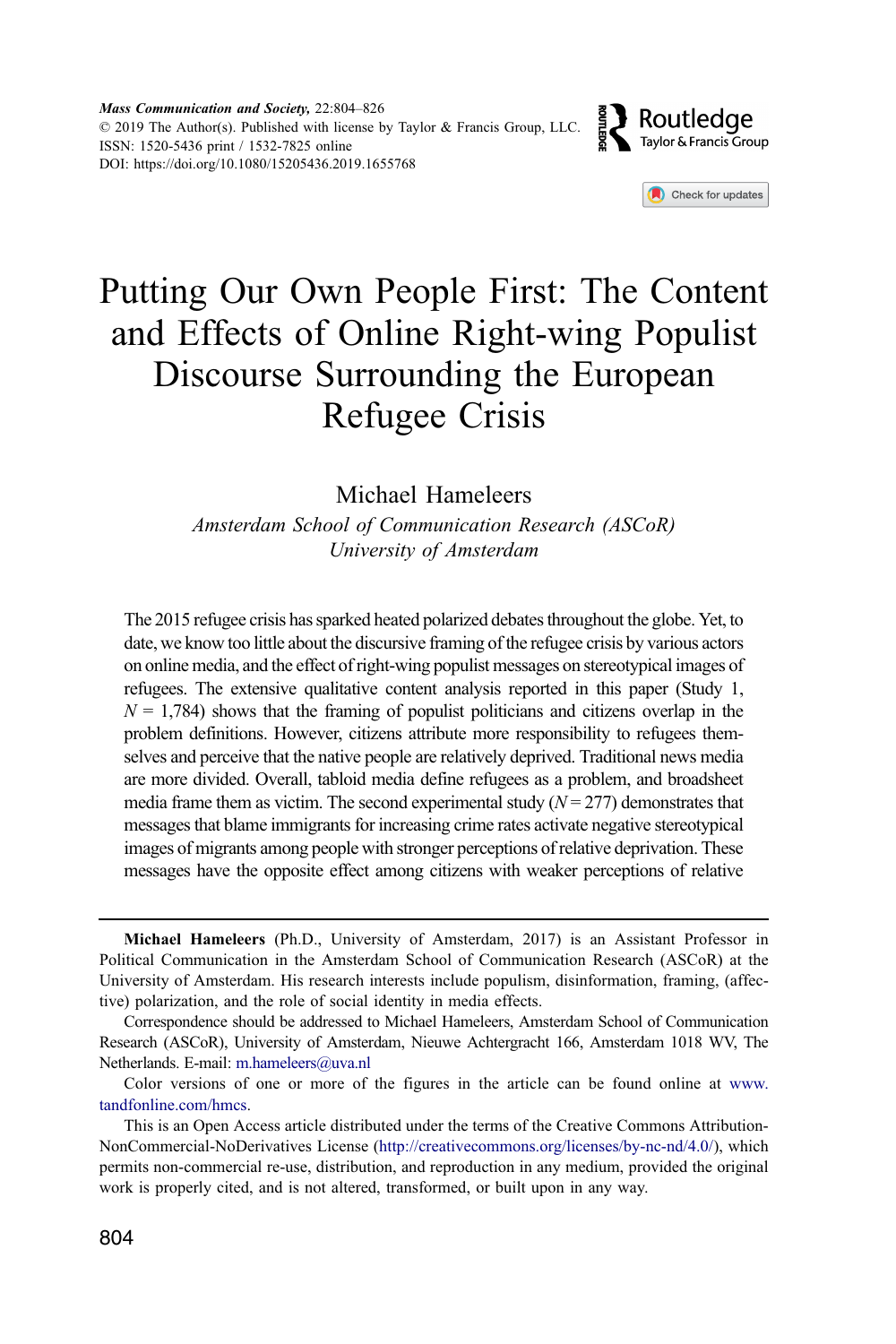deprivation. These findings provide important insights into the political consequences of anti-immigration framing. Online media discourse is generally one-sided, and exposure to anti-immigration messages may polarize the electorate in opposing camps.

The 2015 European refugee crisis has been surrounded by fierce debates in media, politics and society. Issues of national safety, identity and economic insecurity have been raised by politicians, journalists and citizens throughout the globe. Right-wing populist politicians used the refugee debate to cultivate a pervasive societal divide between the ordinary people and the corrupt elites accused of allowing migrants to profit. In the US, for example, Trump repeatedly referred to the European refugee crisis to argue that native American citizens should be afraid of the influx of foreign elements that pose a threat on their security. But how are the media providing a platform for right-wing populist discourse, and what are the political consequences of media frames that blame refugees for national issues?

<span id="page-2-2"></span><span id="page-2-1"></span><span id="page-2-0"></span>The spread of right-wing populist discourse in the media may activate and prime polarized divides in society (e.g., Müller et al., [2017](#page-22-0)). Social media in particular offer an important platform for the dissemination of populist discourse (e.g., Engesser, Ernst, Esser, & Büchel, [2017](#page-21-0); Van Kessel & Castelein, [2006;](#page-22-1) Waisbord  $& A$ mado, [2017](#page-22-2)). Importantly, the affordances of social network sites allow both ordinary citizens and politicians to speak directly to the electorate. Such direct communication circumvents traditional journalistic routines, such as fact-checking or the search for balance and diversity. These developments may give rise to a hostile, one-sided online discourse, in which migrants are seen as a severe threat to the well-being of the ordinary people.

To better understand how the European refugee crisis was framed in online media, and to provide insights into the effects of right-wing populist discourse, this paper employs a mixed-methods design. First of all, a qualitative content analysis of Dutch online news media, populist politicians' Twitter accounts and citizens' Facebook communities ( $N = 1,784$ ) is employed to provide insights into the discourse used to portray refugees entering Europe. In the next step, the effects of messages that blame refugees are investigated with an online experiment  $(N = 277)$ .

This paper aims to make at least two important contributions. First of all, moving beyond mere numbers, the qualitative content analysis provides insights into the ways in which refugees are portrayed as a threat to the native people. The content analysis further highlights the overlap and differences in the discursive construction of refugees as an out-group by politicians, ordinary citizens and the media. Second, the central content features of the discourse surrounding the refugee crisis are experimentally manipulated to investigate how citizens are influenced by messages that shift blame to refugees – to what extent do people support the out-group constructions communicated on social media? Taken together, this research contributes to our understanding of the impact of framing refugees as a threat to "the people" in right-wing populist discourse.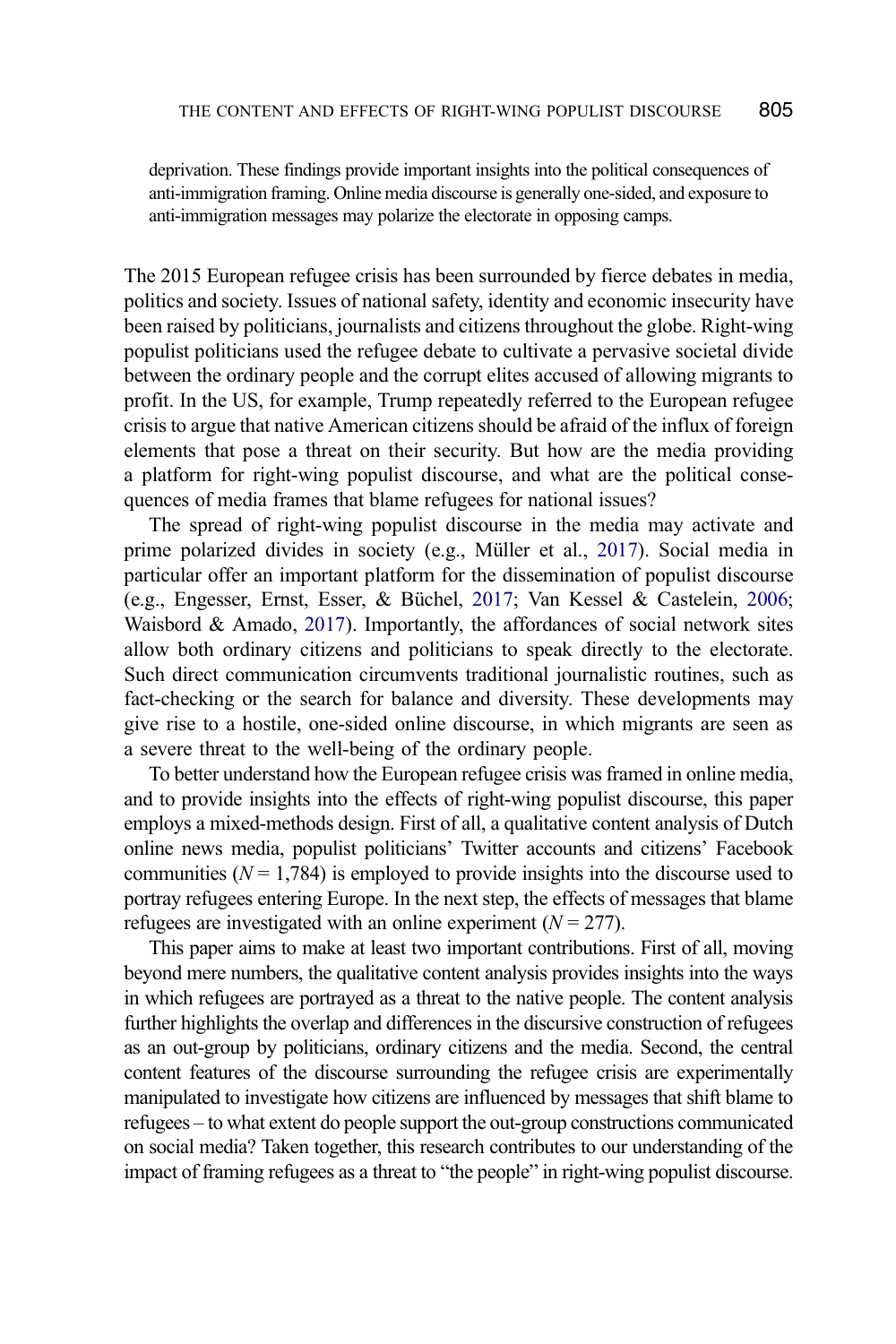#### Anti-immigration Discourse: Populism and the Radical-right

The anti-immigration discourse that gained prominence in the recent European refugee crisis can conceptually be linked to populism and radical right-wing discourse. Populism essentially revolves around the emphasis on a pervasive divide in society: the good, ordinary people are juxtaposed to the evil, corrupt elites (e.g., Mudde, [2004](#page-22-3); Taggart, [2000](#page-22-4)). The central divide between ordinary citizens and culpable elites is typically regarded as the thin-ideological core of populism (e.g., Mudde, [2004\)](#page-22-3). This conceptualization presupposes that populism is not an ideology by itself, and that it can be supplemented by fuller-fledged ideologies (e.g., Mudde & Rovira Kaltwasser, [2017](#page-22-5)). At its essence, populism's thin ideology cultivates a binary view on politics and society. This divide has two components: (1) the ordinary people have a monolithic will that is not represented in politics and (2) the elites, most notably the national political elites, are responsible for not representing "their" people. The elites are seen as corrupt and self-interested, and look after their own interests instead of their electorate (e.g., Canovan, [1999](#page-21-1); Mudde, [2004\)](#page-22-3). But what host ideologies may supplement this core opposition?

<span id="page-3-5"></span><span id="page-3-3"></span><span id="page-3-2"></span><span id="page-3-1"></span><span id="page-3-0"></span>One of the most central frames used to depict the European refugee crisis is nativism – emphasizing that the ordinary people as an in-group are threatened by immigrants that pose a threat on the welfare, culture and economic security of the native people (e.g., Duckitt  $\&$  Sibley, [2010\)](#page-21-2). Nativism is oftentimes conflated with (right-wing) populism (e.g., De Cleen & Stavrakakis, [2017\)](#page-21-3). The crucial difference between the two concepts is the portrayal of the in-group (De Cleen  $\&$  Stavrakakis, [2017](#page-21-3)). Populism refers to an in-group of ordinary citizens, who are perceived as being homogenous regarding their will (e.g., Taggart, [2000](#page-22-4)). This in-group should be empowered, and populism consequentially refers to the sovereignty of the people's will. Nativism, however, refers to an in-group of people that identify with the nation state (e.g., Sutherland, [2005](#page-22-6)). Nativist citizens feel attached to their nation, and perceive immigrants as a threat to the well-being of their nation state, be it for cultural or economic reasons. Populism and nativism can thus both be exclusionist, and may both describe the discourse surrounding the European refugee crisis.

<span id="page-3-4"></span>The media discourse surrounding the European refugee crisis is multifaceted, and may contain references to both populist (i.e. the elites allow too many foreigners to enter) and nativist sentiments (i.e. refugees threaten our national identity). For this reason, this research takes both concepts into account to better understand the media's framing of the refugee crisis, as well as its effects on public opinion. In that sense, we focus on right-wing populist discourse – in which the central divide between the ordinary people and the corrupt elites is supplemented by nativist and anti-immigration sentiments. But what is the particular role of the media in the public's perception of the refugee crisis?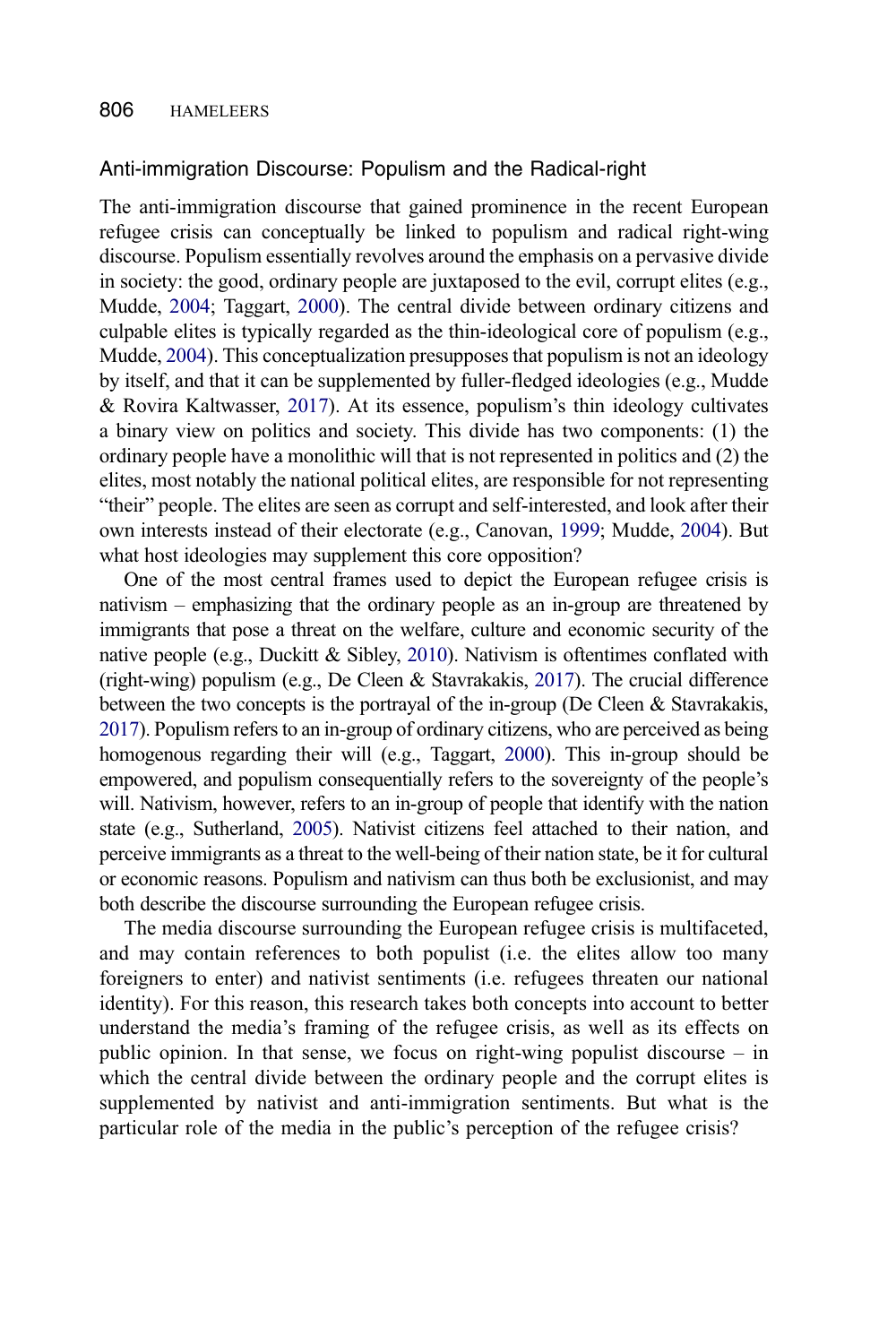# THE ROLE OF ONLINE MEDIA IN SHAPING ANTI-IMMIGRATION **DISCOURSE**

<span id="page-4-0"></span>The media play an important role in the framing of immigration (e.g., Dixon  $\&$ Williams, [2015](#page-21-4); Kim, Carvalho, Davis, & Mullins, [2011](#page-21-5)) and populism (e.g., Aalberg, Esser, Reinemann, Strömbäck, & de Vreese, [2017](#page-20-0); Schmuck & Matthes, [2017\)](#page-22-7). Experimental research demonstrates that exposure to messages that negatively portray immigrants or refugees can activate negative stereotypes towards these groups (e.g., Dixon & Williams, [2015;](#page-21-4) Schmuck & Matthes, [2017](#page-22-7)). Because people learn about issues and societal groups via the media channels they are exposed to, public opinion surrounding the refugee crisis is for an important part informed by images and frames distributed via the media.

<span id="page-4-5"></span><span id="page-4-3"></span>As the concept of framing has been surrounded with disagreement and scholarly debates, it is important to provide a specific conceptualization of framing (e.g., Cacciatore, Scheufele, & Iyengar, [2016\)](#page-21-6). In this paper, we look at emphasis framing (e.g., Entman, [1993\)](#page-21-7) – which is in line with Gamson and Modigliani's [\(1989](#page-21-8)) understanding of a frame as a "central organizing idea or story line that provides meaning to an unfolding strip of events" (p. 143). This understanding of framing entails that alternative frames do not present logically equivalent information, but rather different organizing ideas to emphasize different aspects of socio-political reality. Emphasis frames may consist of different frame-elements that can cluster together in different ways (Matthes & Kohring, [2008](#page-22-8)). More specifically, different combinations of problem definitions, causal interpretations, moral evaluations and/or treatment recommendations can co-occur in systematic patterns. These clusters can be defined as frames (Entman, [1993](#page-21-7); Matthes & Kohring, [2008\)](#page-22-8).

<span id="page-4-6"></span><span id="page-4-4"></span><span id="page-4-1"></span>Using this conceptualization of emphasis framing (e.g., Cacciatore et al., [2016\)](#page-21-6), a growing number of empirical studies investigated how illegal immigration is portrayed in the media (e.g., Kim et al., [2011\)](#page-21-5). Relying on an emphasis framing approach, Kim et al. investigate the problem definitions, causes, and solutions offered in mainstream media coverage. Frequently mentioned causes are economic hardships in immigrants' own country, failing border controls and failing immigration policies. News on immigration is frequently linked to crime, which may prime negative stereotypes of immigrants as criminals. Earlier studies on news framing surrounding immigration found that newspapers depicted immigrants in a negative, stereotypical way – referring to them as a greedy and lazy out-group that is threatening the nation's social stability (Coutin & Chock, [1997](#page-21-9)).

<span id="page-4-2"></span>In this paper, we shift our focus to online media  $-$  a research field that has recently received ample attention in studies on populist communication (e.g., Engesser et al., [2017;](#page-21-0) Waisbord & Amado, [2017](#page-22-2)). Although these studies mainly focused on the communication strategies of politicians, they demonstrate that social media empower communicators to spread a hostile, negative and conflict-centered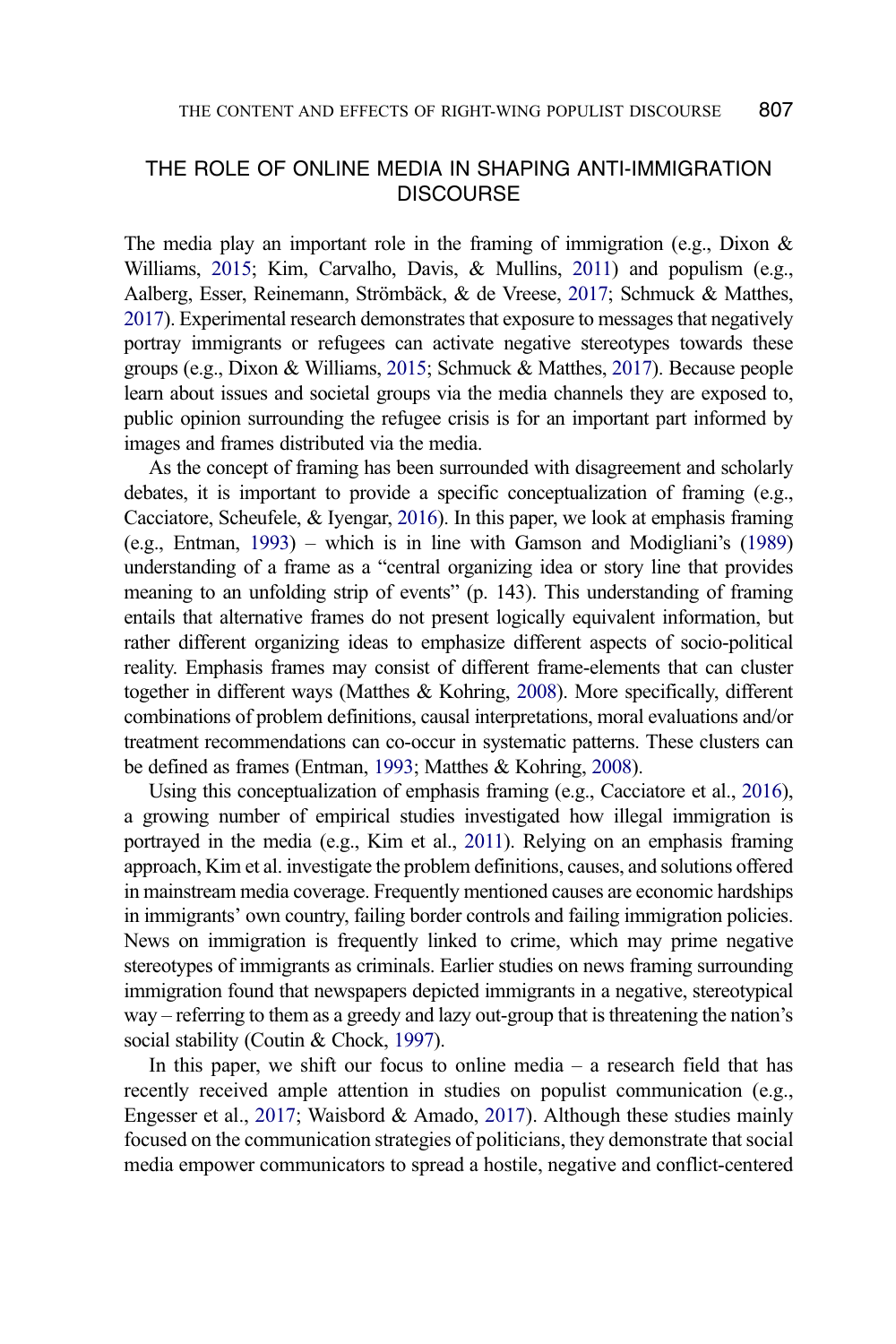discourse via their own ungated media channels. This study identifies three actors that are central in the online media coverage of immigration: (1) news media, (2) ordinary citizens and (3) populist politicians.

Using a qualitative approach, we specifically aim to identify the discursive frames used to refer to the problem, causes, moral evaluation and treatment of immigration in a Western European setting associated with the 2015 refugee crisis: the Netherlands. Here, we understand emphasis frames as patterns or clusters of frame-elements that can co-occur in different ways to emphasize different aspects of reality (Entman, [1993\)](#page-21-7). Taking this approach, frames used to interpret the refugee crisis can be identified in a more valid and reliable way (Matthes & Kohring, [2008](#page-22-8)). We raise the following research question: How are the discursive frame-elements of the problem definition, causal interpretation, moral evaluation and treatment recommendation constructed in online media surrounding the 2015 refugee crisis in the Netherlands? (RQ1). These frame-elements can be reconstructed into meaningful clusters that provide alternative constructions of the reality surrounding the refugee crisis.

In the Netherlands, right-wing populism is salient in politics and public opinion (Aalberg et al., [2017\)](#page-20-0). The right-wing populist politician Geert Wilders and ordinary citizens may both use social media to disseminate anti-immigration frames. Wilders' discourse may contain references to the "corrupt" elites that allow too many foreigners to enter (Van Kessel & Castelein, [2006](#page-22-1)). Ordinary citizens may be more likely to associate immigration with threats to their safety and identity. News media are expected to engage in more neutral coverage – promoting a more nuanced and relativized image of the problem, causes and treatments of immigration. Hence, news media that report on the refugee crisis via online channels are linked to journalistic routines expected to seek for the truth, relying on a balanced coverage of the issue at hand. The second research question aims to provide insights in the frame-alignment of these different actors: To what extent do the discursive frames of populist politicians, ordinary citizens and news media overlap in covering the 2015 refugee crisis? (RQ2).

# The Effects of Right-wing Populist Discourse on Anti-immigration **Sentiments**

<span id="page-5-2"></span><span id="page-5-1"></span><span id="page-5-0"></span>A growing body of research has investigated the media effects of right-wing populist or anti-immigration framing on political perceptions (e.g., Dixon, [2008;](#page-21-10) Hameleers, Bos, & de Vreese, [2017](#page-21-11); Matthes & Schmuck, [2017](#page-22-9)). Matthes and Schmuck [\(2017](#page-22-9)) demonstrate that negative portrayals of immigrants in populist political communication can activate negative implicit and explicit stereotypical images of this group. Other (mostly U.S. based) experimental research shows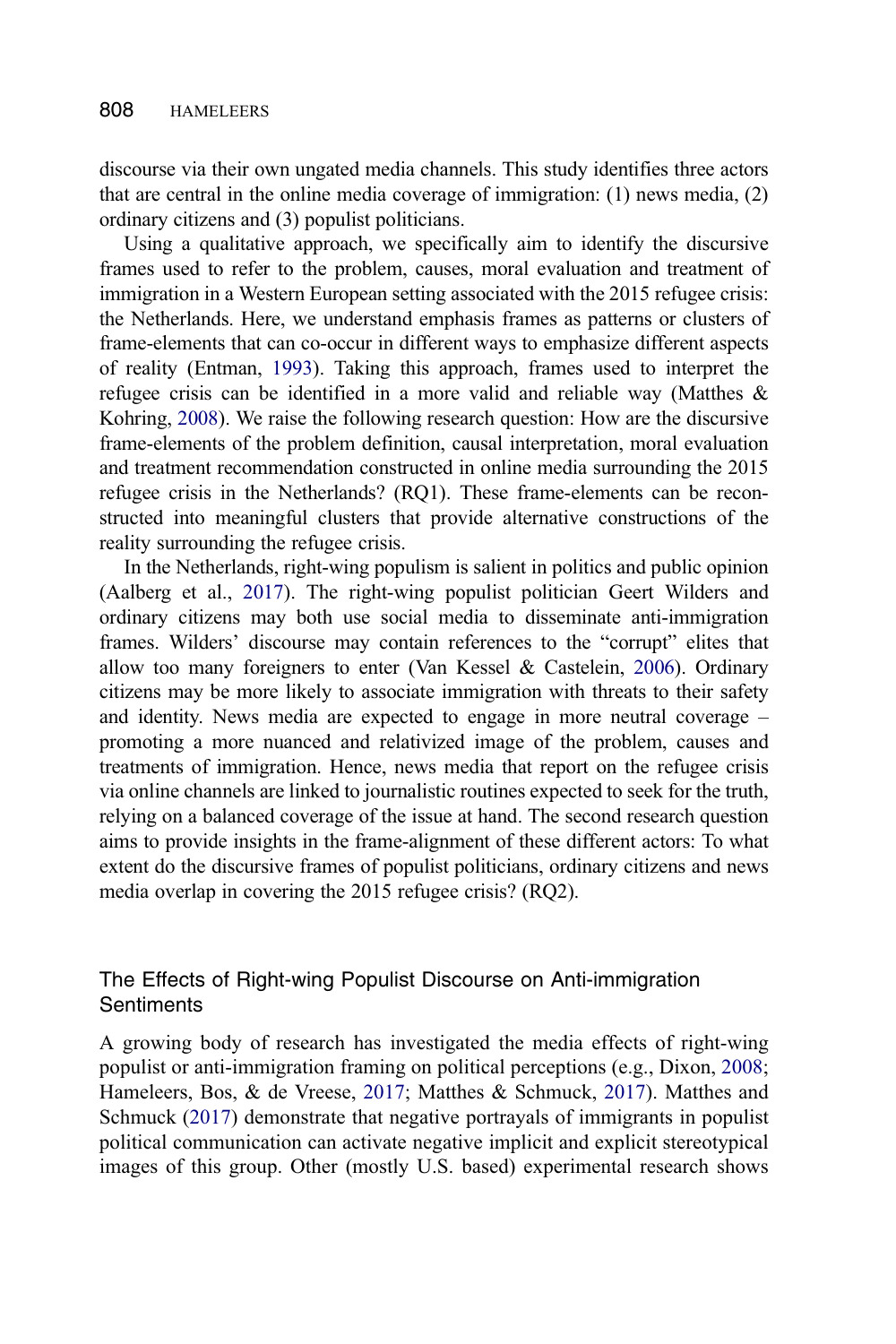that media coverage that negatively portrays immigrants can activate negative stereotypes towards this constructed out-group (e.g., Dixon, [2008](#page-21-10)).

The mechanism by which anti-immigration messages may affect political attitudes can be understood as negative stereotyping (e.g., Dixon, [2008\)](#page-21-10). More specifically, messages that depict immigrants as a threat to the native people may prime congruent schemata among receivers. This means that, when people are exposed to messages that emphasize that refugees are culpable for the people's problems, similar mental representations of refugees may be activated. After repeated exposure to messages that assign blame to the culpable refugees, negative mental images or schema of this group may become highly accessible among receivers (Dixon, [2008\)](#page-21-10). Negative stereotyping ties in with the psychological processes of priming and trait activation (e.g., Müller et al., [2017\)](#page-22-0). Exposure to negatively biased immigration news may not change people's attitudes towards immigrants, but rather activates stereotypes that already exist.

<span id="page-6-2"></span>Social identity theory, and social identity framing more specifically, provides a conceptual framework for understanding the effects of anti-refugees news on congruent anti-immigration attitudes. Specifically, messages that cultivate a salient threat to the in-groups whilst introducing causally responsible others are found to be persuasive (e.g., Gamson, [1992](#page-21-12); Polletta & Jasper, [2001](#page-22-10)). When a salient threat to the in-group is cultivated through right-wing populist anti-immigration messages, people should become motivated to avert the threat. Moreover, the emphasis on culpable others can activate feelings of injustice – and people's desire to restore the severe power discrepancy between "us" and "them" (e.g., Gamson, [1992\)](#page-21-12).

<span id="page-6-0"></span>Anti-immigration frames tie in with the premises of persuasive social identity frames as they a) cultivate a severe threat to the in-group and b) emphasize that elites and/or refugees are responsible for this threat. Anti-refugee messages should therefore mobilize the in-group to engage, priming their negative associations towards immigrants as an out-group. We therefore hypothesize that messages that cultivate the native people's identity and blame refugees for national issues activate negative stereotypes towards immigrants (H1).

### THE PERCEPTUAL SCREEN OF PERCEIVED THREATS

<span id="page-6-1"></span>Ceteris paribus, we expect that right-wing populist messages prime negative associations towards immigrants. However, the extent to which these mental schemata are primed may depend on the availability and salience of congruent prior attitudes. In other words, we should not expect that exposure to a single anti-immigration message should cultivate negative stereotypes among all citizens. Indeed, it has been demonstrated that people with incongruent prior attitudes may reject or counter-argue rightwing populist communication (e.g., Hameleers  $\&$  Schmuck, [2017](#page-21-13)). This indicates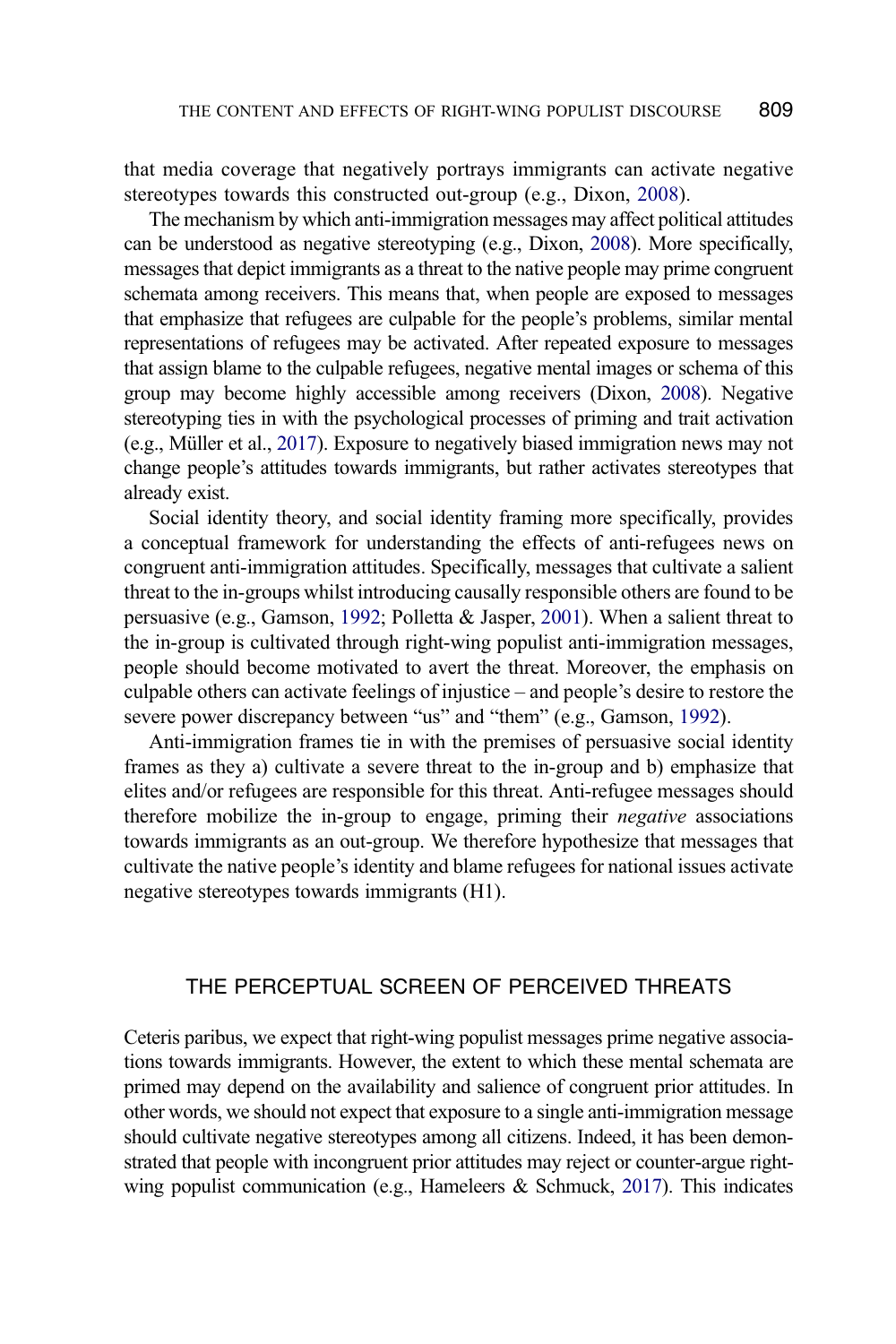that, depending on the fit with people's attitudinal biases, right-wing anti-immigration messages may be accepted or counter-argued by receivers. But what attitudinal lenses may drive persuasion and resistance?

<span id="page-7-4"></span>Kriesi et al. [\(2006](#page-22-11)) refer to populist voters as the "losers of modernization" – being part of a societal group that is left behind as a consequence of modernization processes they cannot keep up with. Our understanding of the populist electorate is more perceptual, and builds further on Elchardus & Spruyt's [\(2016](#page-21-14)) understanding of perceived relative deprivation as predictor of populist vote choice. Relative deprivation taps into the experience of a discrepancy between the in-group and other groups that are relatively better off (e.g., Elchardus & Spruyt, [2016](#page-21-14)).

<span id="page-7-0"></span>Relative deprivation can be connected to the framework of social identity theory to explain the persuasiveness of identity-framed anti-immigration messages. People with stronger perceptions of relative deprivation experience that the distribution of the nation's resources is unjust: the in-group of the native people is left behind, and the others (i.e. refugees) are allowed to profit from the people's resources. People that experience to have been neglected, and believe that refugees are allowed to profit, may be appealed to anti-refugee messages that highlight a discrepancy between the ordinary people and the profiting refugees. The perceived power and status discrepancy between the in-group and the others may thus augment the persuasiveness of anti-immigration messages. This ties in with the mechanism of motivated reasoning (Festinger, [1957;](#page-21-15) Taber & Lodge, [2006](#page-22-12)). People at higher levels of perceived deprivation should perceive the anti-immigrant cues in right-wing populist communication as congruent with their pre-existing beliefs. People who do not feel deprived, in contrast, should perceive the message as counter-attitudinal. Against this backdrop, we hypothesize that right-wing populist communication is most persuasive for people with *stronger* perceptions of relative deprivation (H2a) and is resisted or counterargued by people with weaker perceptions of perceived relative deprivation (H2b).

<span id="page-7-3"></span><span id="page-7-2"></span><span id="page-7-1"></span>Research on polarization and motivated reasoning in the U.S. demonstrates that partisanship forms an important basis of social identity, which consequentially drives the selection and processioning of media content (Iyengar & Hahn, [2009\)](#page-21-16). Likewise, studies on the effects of responsibility attributions reveal that partisan identification forms an important perceptual screen by which people selectively accept or reject blame attributions (Hobolt & Tilley, [2014\)](#page-21-17). Extrapolated to the effects of right-wing populist messages, it can be expected that people's attachment to national identity and distance to immigrants has an impact on the message's acceptance. Specifically, if people feel close to the threatened in-group of the native ordinary people, messages that cultivate an ingroup threat should be perceived as more personally relevant. We therefore hypothesize that right-wing populist communication has the strongest effects on people that identify strongly with the nation (H3).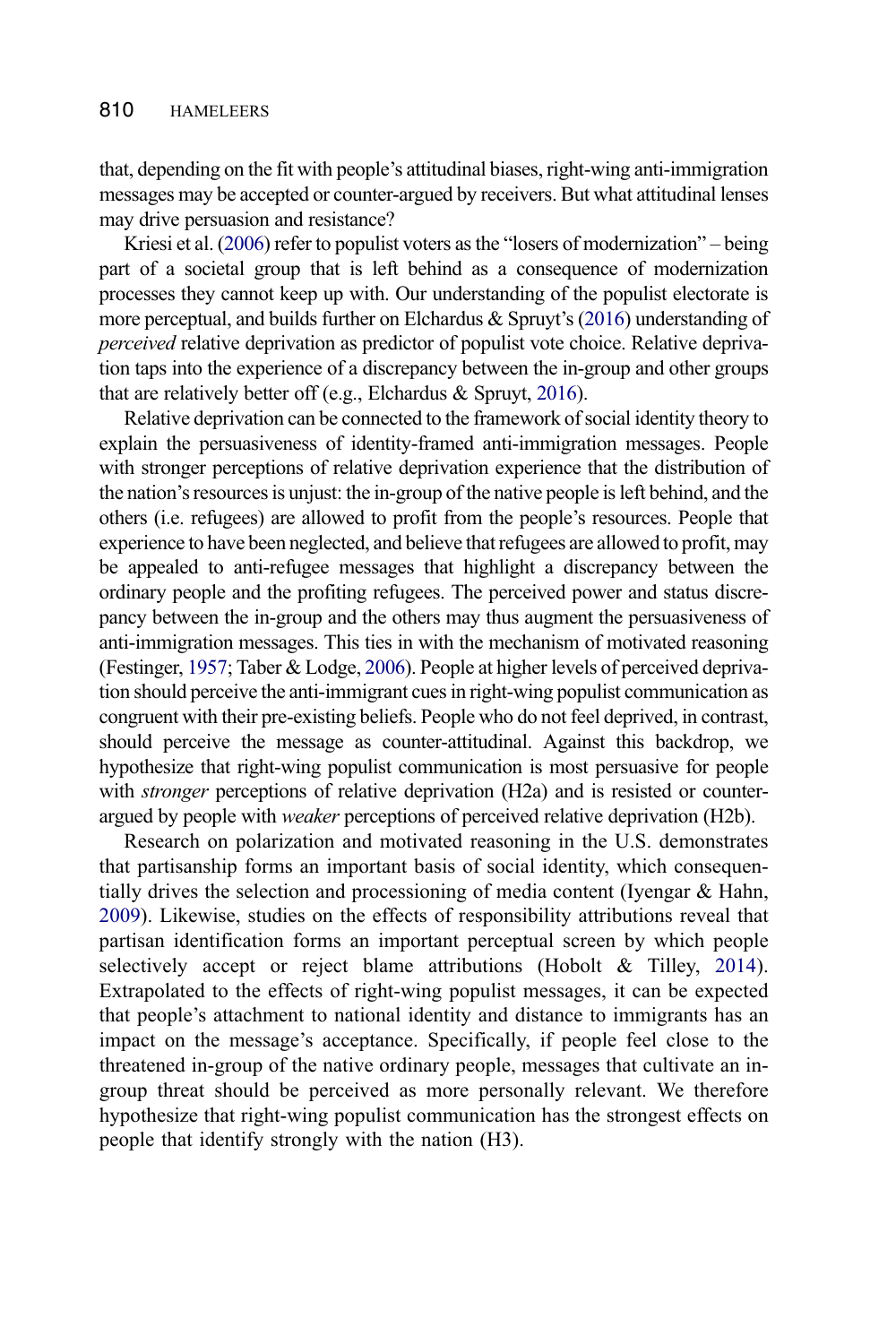# METHOD STUDY 1: A QUALITATIVE CONTENT ANALYSIS OF THE REFUGEE CRISIS

Before investigating the effects of right-wing populist discourse on negative stereotypical portrayals of refugees (Study 2), the first study aims to understand the discursive frames used to frame the 2015 refugee crisis in online Dutch media.

#### Sampling and Data Collection

Data were collected on three levels: (1) Tweets distributed via the official account of Geert Wilders ( $N = 1,489$ ); (2) online news distributed via the official Facebook accounts of one Dutch mainstream (de Volkskrant) and one tabloid media outlet (de Telegraaf) ( $N = 31$ ) and (3) posts of three online publically accessible Facebook communities of ordinary citizens that covered the refugee debate ( $N = 264$ ). The data collection and analysis plans were reviewed and approved by the Institutional Review Board (IRB).

<span id="page-8-1"></span>The selection of news outlets was based on the principle of maximum variation (e.g., Glaser & Strauss, [1967](#page-21-18)). Specifically, tabloid outlets are more likely to engage in a negative and populist coverage of the refugee debate compared to broadsheet outlets (e.g., Krämer, [2014\)](#page-21-19). Three Facebook communities were sampled. One community's aim was to mobilize native citizens to protest against the influx of refugees. Another community revolved around the celebration of the native people's in-group. The final community was occupied by followers of the right-wing populist politician Wilders. All communities thus connected to the refugee crisis in different ways, displaying a varied discourse on the issue at hand. Interestingly, one of the three communities was targeted at an international audience of Wilders supporters, who shared (news) articles and interpretations in English. The posts dealt with the issue of immigration on a trans-national, European level. A Python script was used to download social media data – which were all stored as raw textual data to be analyzed manually in the next step.

<span id="page-8-0"></span>The three samples all covered the same period: the final three months of 2015 and the first six months of 2016. This period was chosen as the refugee crisis was picked up in the media in 2015, and continued to be salient in public opinion and political discourse in 2016. The principles of theoretical saturation were used as inclusion criteria (Glaser & Strauss, [1967](#page-21-18)). Specifically, in the cyclic-iterative process of data collection and analysis, the nine-months period was compared to the coverage in earlier months of 2015 and later months of 2016. As these different months did not yield novel insights into the coverage of refugees, the variety captured in the sampled period should reflect the discursive framing of the refugee crisis.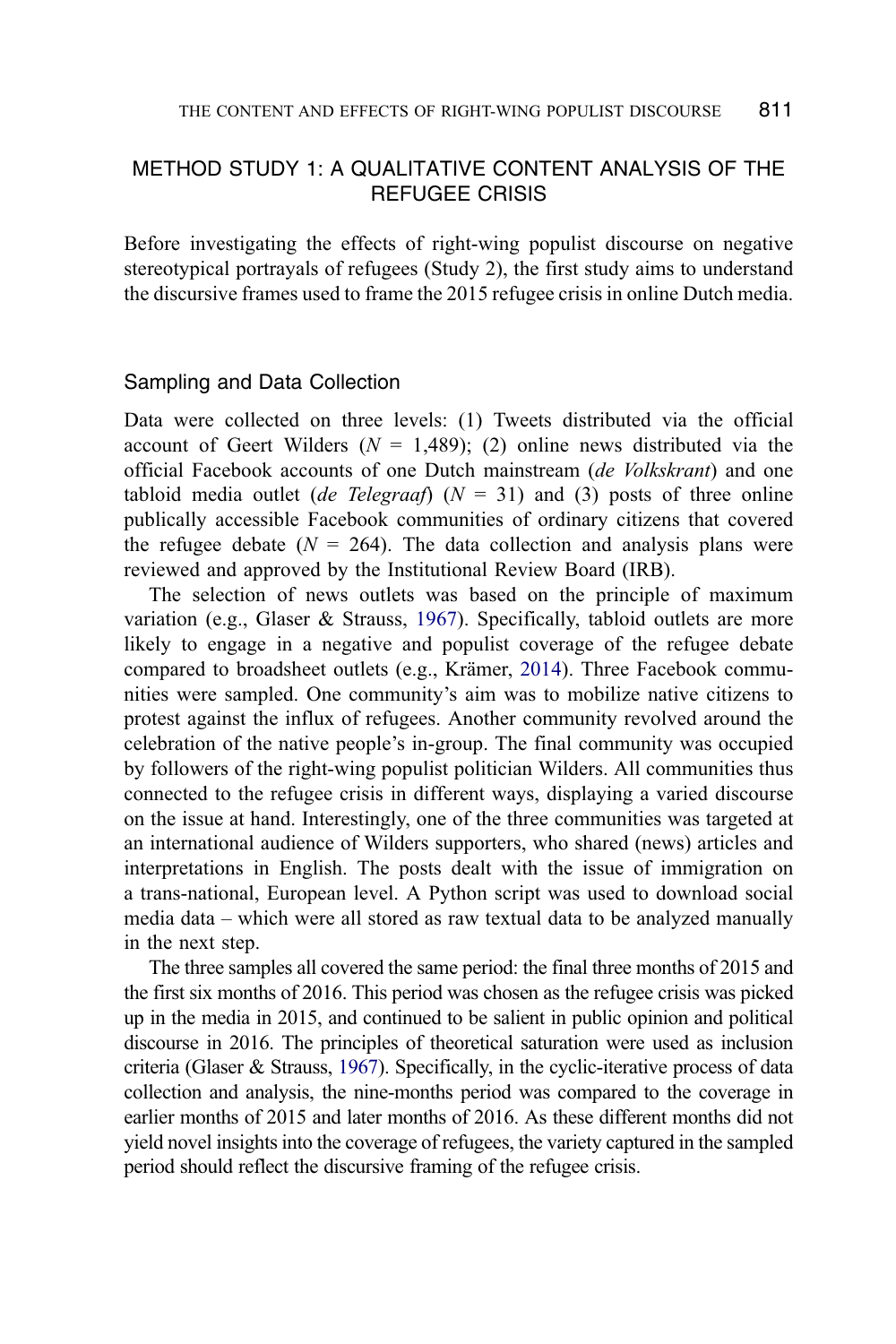#### 812 HAMELEERS

The same search string was used to select items in all three samples: Refugee\* OR immigration OR immigrant\* OR asylum seekers OR migrant\* OR migration. All results were judged if they covered the refugee crisis. Items were for example excluded if they referred to immigration (policies) more generally, or different settings and crises. After a close reading of the full samples, 31.8% of all posts was excluded because the content was not directly related to the scope of this research.

#### Data Analysis

The discourse analysis was structured by the coding steps detailed in the grounded theory approach (Glaser & Strauss, [1967\)](#page-21-18). First of all, all posts and articles were read thoroughly. Complete line-by-line coding was only conducted on relevant posts (containing references to the refugee crisis). The full sample was thus coded selectively: 43.6% of all sampled Tweets, all news articles, and 63.6% of the Facebook posts was fully coded according to the steps of the Grounded Theory approach.

First, the data were analyzed using open coding. Guided by the frame-elements (problem definition, causal interpretation, moral evaluation and treatment recommendation) as sensitizing concepts, the samples were coded on the foregrounded problems, causes, solutions and moral issues surrounding the refugee crisis. In a next step of focused coding, unique open codes were merged and raised to a higher level of abstraction. In other words, categories of discursive frameelements were constructed. Finally, during axial coding, theoretically meaningful relationships between categories were established (clusters of frame-elements were identified).

#### Quality Checks

Although the aims and scope of qualitative data may not be suited for quality checks used in quantitative research that aims for internal and external validity, qualitative research may still be subject to quality checks that suit the nature of the data. Specifically, peer debriefing and member checks can be used to judge the emerging themes of the qualitative content analysis. In line with this, the researcher has invited two members of two of the sampled Facebook communities to respond to the emerging themes. They agreed on the main construction of threats. However, they did not perceive their language as hostile, but accurate (which may be a finding by itself).

<span id="page-9-0"></span>As part of peer debriefing, an equivalent procedure to assess inter-coder reliability for qualitative text analysis (e.g., Braun & Clarke, [2013](#page-20-1)), an independent researcher unfamiliar with the data independently coded four items of every sample using the same sensitizing concepts (the four-frame elements). This round was completed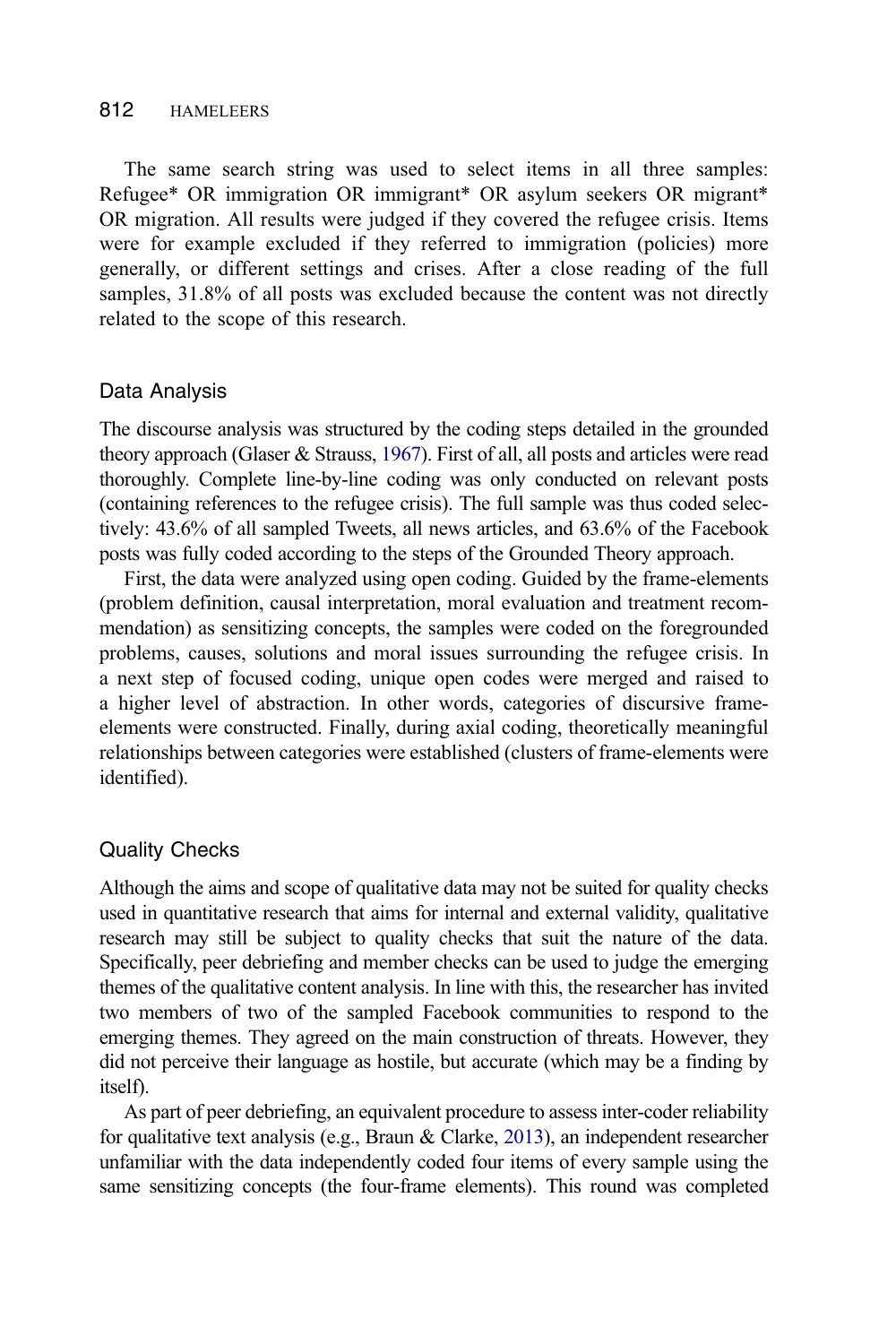before coding the full sample. Differences between coders were minimal, and extensively discussed. The main differences revolved around the moral evaluations and treatment recommendation. After coding the full sample, two researchers independently completed open, selective and axial coding on ten Tweets, Facebook posts and articles. The resulting frame elements were compared, which means that all emerging codes resulting from the three steps of data reduction were discussed. The main interpretations differed in two cases. More specifically, in both cases, one researcher assigned the treatment of the refugee crisis to the government, whereas the other researcher assigned it to the populist political party.

#### Results Study 1: Ways of Cultivating Threats and Excluding Others

Wilders' Construction of the Refugee Crisis: Cultivating Threats and Blaming the Elites. The politician Geert Wilders defined the refugee crisis as a severe threat to the ordinary native people. The influx of migrants was connected to a growing threat of terrorist attacks: "Islamic countries have declared a war on us. And this will get worse in the nearby future". Refugees were, however, also connected to violent crime rates, allegedly posing a threat to vulnerable native people. According to Wilders, women are at risk of being raped by savage refugees. In addition, the erosion of the native people's norms and values was cultivated by Wilders, emphasizing that refugees pose a severe threat on the identity of the native people: "The Dutch population will be colonized. It is already being replaced by foreigners with norms and values that do not belong here".

This problem definition was connected to blame attribution to the elites. Specifically, Wilders accused both the European Union and the national government of allowing criminals to enter the country: "Islamic terrorists allowed to enter via our airport. Facilitated by the open borders of the government". Safety threats were also attributed to EU leaders: "Unresponsive EU politicians are to blame for terror attacks as they keep on neglecting the fact that Islam is the cause of terror". Likewise, identitarian threats were attributed to the elites. The central theme that can be identified here is "put your own people first": the elites should be responsive to the needs of the deprived ordinary people, and should not protect others that are threatening the purity of the people.

Nativist sentiments highlighted in Wilders' discourse emphasized the threat of Islamization, and the perception that the native population is being replaced by foreigners that are not morally entitled to the resources of the native people. The moral evaluation emphasized by Wilders revolved around the perception of an unjust distribution of economic and cultural capital – which ties in with injustice framing in social identity theory (Gamson, [1992\)](#page-21-12). Wilders connected this sense of injustice to a treatment recommendation: the country should "wake up" and acknowledge the threats before it is too late. The only solution is to close the borders and exclude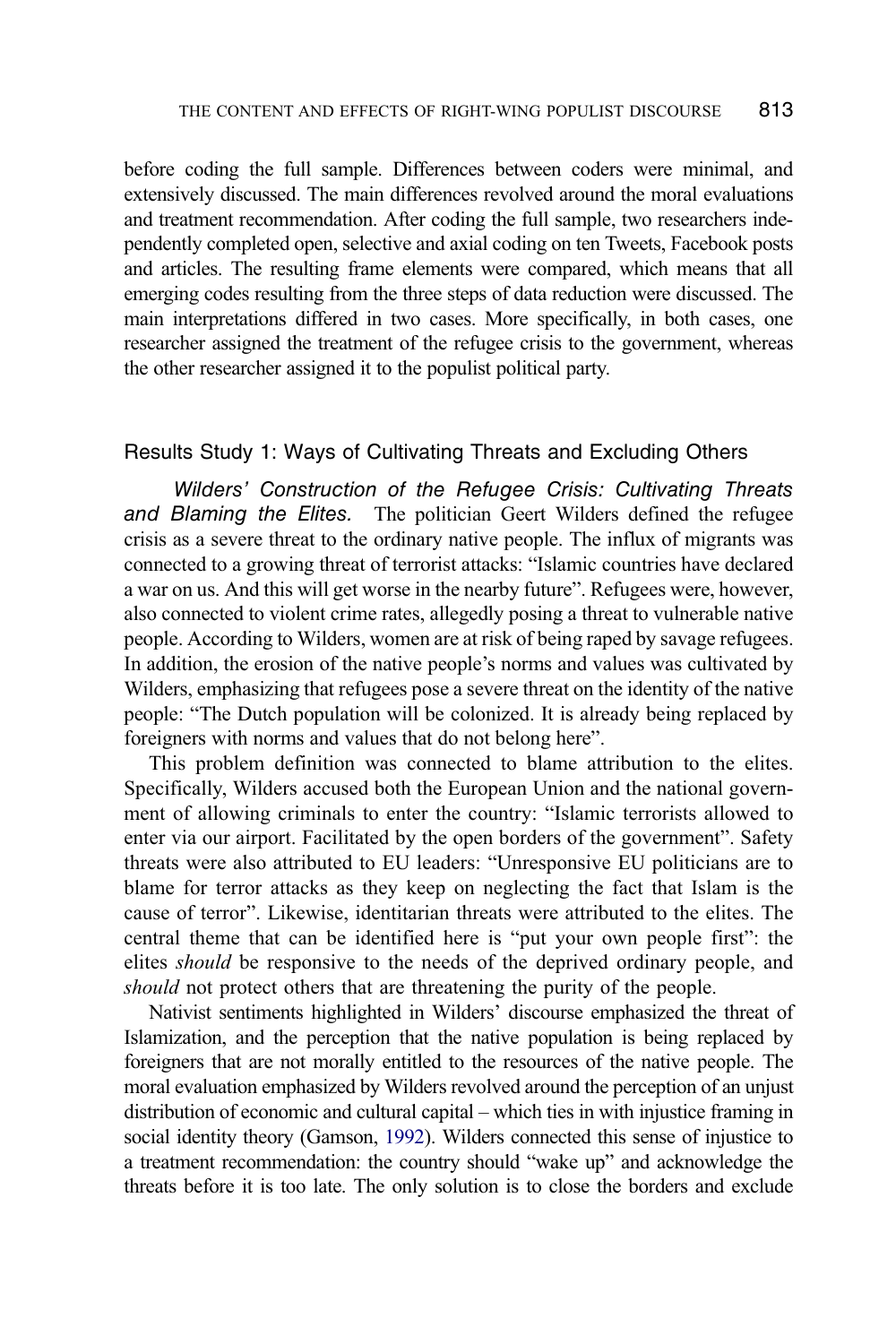refugees from the native people's country. To do so, the "corrupt" elites need to be replaced by a government of the people.

Focusing on the co-occurrence of frame-elements in Wilders' discourse, two patterns can be distinguished: (1) The emphasis on a severe threat of the Islam, which is the greatest enemy of the ordinary Dutch people (the Islamization frame) and (2) the emphasis on the elite's failure to acknowledge/treat this problem and to represent their "own" people that should be represented.

The Crisis through the Eyes of the People: Citizens' Interpretations on Social Media. Although the frames of Wilders and ordinary citizens overlap on the problem definition and the moral evaluation, citizens interpret the causes and solutions of the refugee crisis in somewhat different ways. Although ordinary citizens also shifted blame to the elites on the national level, they also blamed the refugees themselves for posing a threat on the people. Specifically, refugees were negatively stereotyped as so-called "fortune seekers": people who only enter the Netherlands to profit without giving anything in return. Dehumanization was a central theme used to construct refugees as rats, snakes, dogs or pigs: "We will need to purify the houses of these rats. But as long as we get our country back, we will do whatever it takes". Messages on the international Wilders supporters platform frequently blamed boat refugees of fleeing their country for economic gains, rather than a security threat: "Never done a day's work in their lives all got decent clothes and mobiles in pockets." Morally, the refugees were seen as profiting relatively more than the native people, which resonates with relative deprivation: "The asylum seekers can get a home without waiting, while ordinary Dutch citizens have to live on the streets for 12 years".

Responding to the mediatized event surrounding the death of Alan Kurdi, refugees were blamed for their own fate: "He was the one who caused his son's death, and then him and the family went back to live in Syria, obviously not so dangerous after all". The media were accused of distorting reality, manipulating this image to influence public opinion on the refugee crisis: "That child was used in several photos in different locations. It was a media set-up to pull at the heart strings". In that sense, the anti-immigrant and populist sentiments expressed by ordinary citizens can be connected to post-factual discourse and accusations of mis- and disinformation.

Although the solutions offered by citizens in the Facebook communities by and large resonate with Wilders' solutions (RQ2), citizens frequently articulated more trust in their own agency and collective initiatives. They frequently saw it as the ordinary people's responsibility to revolt and switch off the government. The Facebook communities frequently hosted "events" that mobilized people to come together and protest against the current government and their policies. Moreover, people had to wake up, and vote for the "right" party that did represent their will. In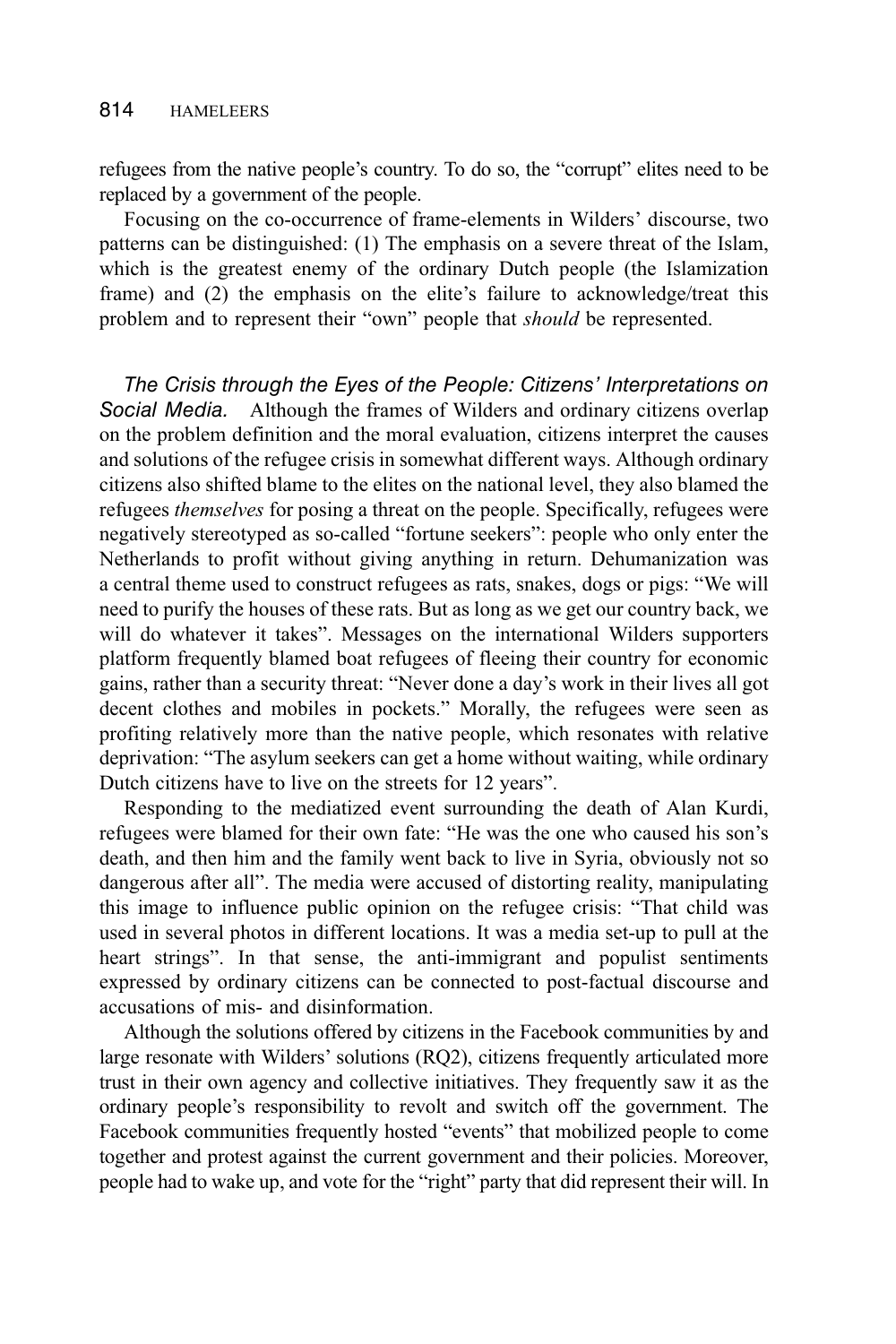that sense, the native population could also be held accountable for solving the current crisis – they had to rely on their democratic rights to vote for their own government.

Based on the patterns of frame-elements in people's communication through Facebook, we can identify three interpretation frames that differ from politicians' discourse: (1) the "fortune seekers" interpretation that emphasizes that refugees are morally inferior to native people, and that refugees are responsible for their own fate; (2) the relative deprivation frame, that views the ordinary people as an in-group that is not receiving what it is morally entitled to, whereas refugees profit from the people's resources and (3) the collective action frame, that emphasizes the responsibility of the people to collectively engage in protests to switch off the elitist government.

The Media's Framing of the Refugee Crisis. As expected, the media's discourse surrounding the refugee crisis reflected a more nuanced debate, largely devoid of explicit blame attributions and negative stereotyping (RQ2). Additionally, treatment recommendations were largely absent, as the crisis was seen as having many facets and involved actors at different levels of governance. However, the problem definition and moral evaluations differed between the broadsheet outlet de Volkskrant and the tabloid outlet de Telegraaf. De Volkskrant defined the refugee crisis mostly as a problem for the boat refugees, appealing to the moral obligation of native citizens to care for them. De Telegraaf, in contrast, defined the problem as a threat to native people, for example referring to metaphors as "tsunami" or "invasion" to problematize the flow of refugees as more than the country's capacity. Morally, Dutch citizens were not seen as being responsible for solving the issue. The refugee population did not consist of "real" and "honest" people – and the "good" refugees that really needed shelter should be protected whereas the "evil" profiting immigrants should not be allowed to enter the country. In that sense, the ideological biases of the newspapers were reflected in the divergent framing of the refugee crisis: the left-wing broadsheet emphasized the obligation of Dutch people to look after refugees, whereas the right-wing popular outlet focused on the refugee crisis as a threat to the native people – further emphasizing the deprivation of the Dutch people on a cultural and material level.

#### DISCUSSION STUDY 1

The key findings of the first study demonstrate that Geert Wilders' interpretation of the refugee crisis was overtly negative and hostile. Specifically, he blamed the corrupt elites for prioritizing the needs of refugees over their own people, and for not stopping the influx of refugees. Refugees were seen as the largest threat to the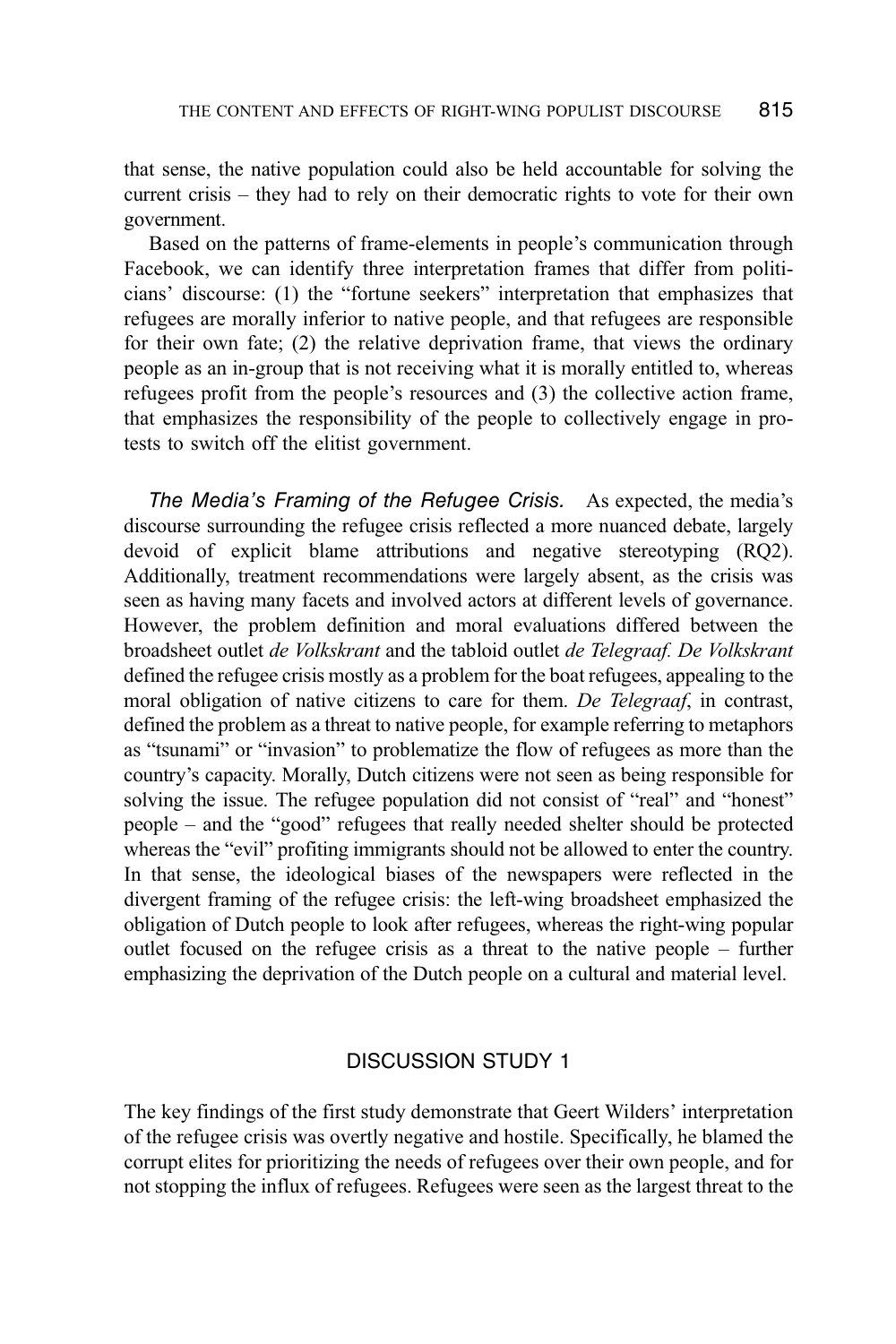<span id="page-13-0"></span>safety of the ordinary people – as many refugees were seen as terrorists, rapists and/or a threat on the welfare of the people. This framing resonated with citizens' self-communication in online Facebook communities. These communities provided a safe space for a one-sided hostile discourse that scapegoated migrants and absolved native citizens of responsibility. In that case, these communities may foster polarized divides in society - contributing to the persistence of filter bubbles and echo chambers (Sunstein, [2009\)](#page-22-13). Exposure to online right-wing populist discourse may thus have far-reaching political consequences. As an important next step, we need to understand the effects of anti-immigration messages on receivers' perceptions of refugees.

# STUDY 2: THE EFFECTS ON ANTI-REFUGEE FRAMING ON OUT-GROUP STEREOTYPES

The qualitative findings of Study 1 were used to inform the experimental study. Specifically, the central frame-elements of the problem definition, causal interpretation, moral evaluation and treatment recommendation in politicians' citizens' and media coverage were manipulated to investigate the effects of right-wing populist messages on the activation of negative stereotypes towards immigrants.

### Method Study 2

Design. Based on the central content features identified in Study 1, we relied on a between-subject experimental design with three conditions. Participants were randomly exposed to (1) an anti-immigration message that blamed refugees for increases in the crime rate of the host country or (2) a counter-anti-immigration message that blamed the native people rather than the refugees for the increases in crime rate or (3) a control condition that did not use frame-elements problematizing the refugee crisis or blaming out-groups. The design, procedures and sampling procedures were approved by the ethics committee.

Sample. The survey-embedded experiment was completed by 277 participants (completion rate 71.3%). An international panel company (Survey Sampling International/Dynata) used different procedures to collect the data from a large panel of participants in the Netherlands. The composition of the final sample approached national representativeness on age, gender, education, region and previous voting behavior. The mean age of participants was 48.52 years  $(SD = 15.13)$ . 52.7% was female. 19.5% of all participants had a lower level of education, 34.7% was higher educated, and 45.8% had a moderate level of education.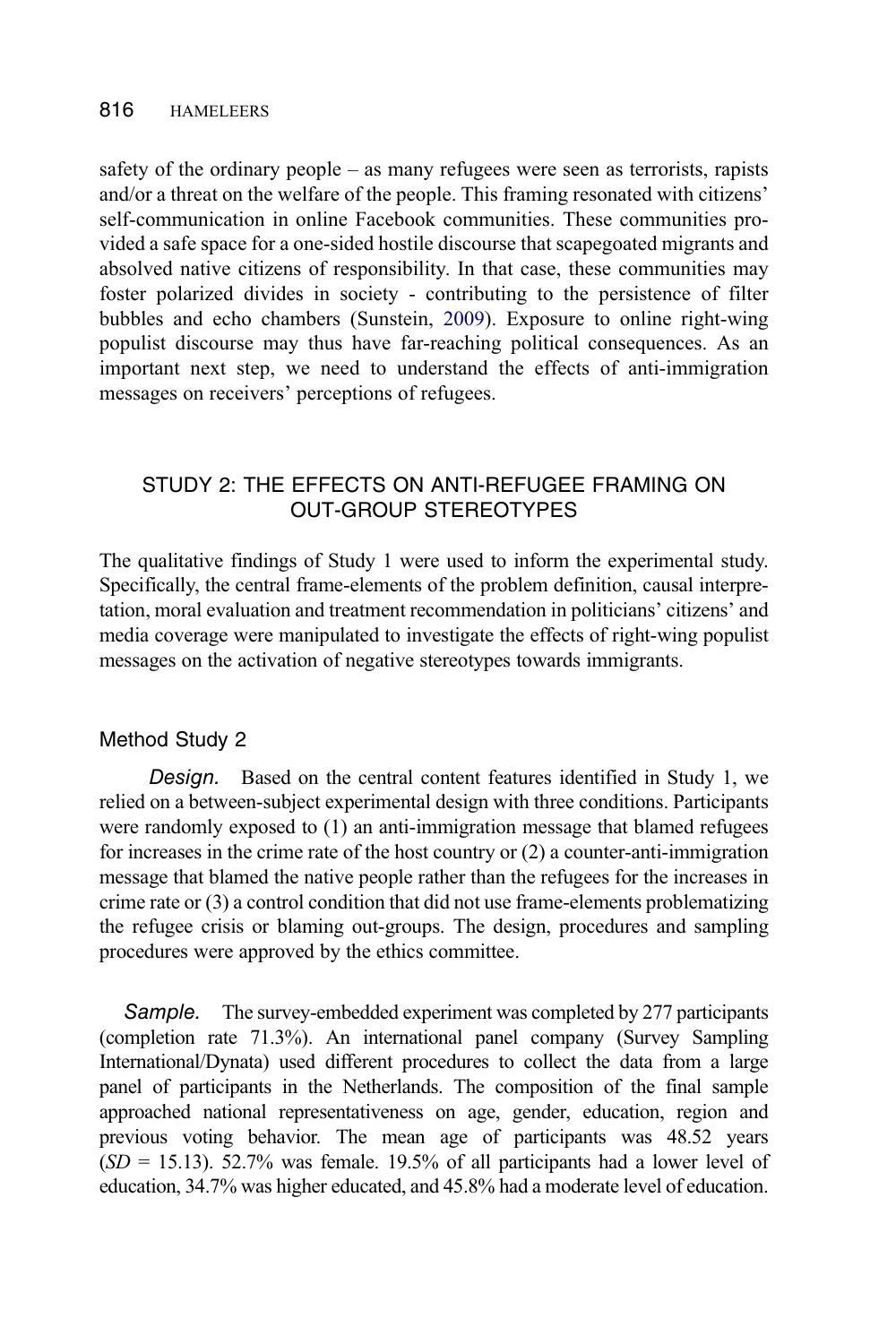Procedure. The experiment was embedded in an online survey. Participants were invited to participate via e-mail. Upon clicking the invitation link, participants entered a screen were they opted-in for the survey. After this informed consent procedure, they were forwarded to the pre-treatment survey. They completed a number of items on demographics, political predispositions and attitudes towards refugees, politicians and the media. After this, they entered the treatment block. A cover story told them that they would read an online news item on a topic that recently gained prominence in politics and society. They were asked to read the news item as they would normally read online news. After the cover story, the news item was shown in a block that resembled a real online news environment. After reading the item (average reading time = 21.21 seconds  $(SD = 29.12)$ , participants were forwarded to the post-treatment survey that contained items on the dependent variables and manipulation checks.

Independent Variables. Based on the insights from Study 1, the problem of the refugee crisis was defined as rising levels of violent crimes in the Netherlands (safety threats). The causal interpretation emphasized that elites and refugees should be held accountable for increasing crime rates. The moral evaluation defined the ordinary people as innocent victims and the immigrants as evil outsiders. Finally, the treatment recommendation suggested to stop the influx of refugees – suggesting that the elites were not dealing with the issue adequately.

This right-wing populist frame was contrasted with a counter-frame that did not connect increases in the crime rate to the influx of migrants or elites. In contrast, ordinary native citizens were scapegoated for increases in crime rates targeted at migrants. The moral evaluation was also reversed: migrants were innocent victims of crimes committed by native citizens that attacked refugees. The proposed treatment was in line with this causal interpretation: ordinary Dutch citizens should become more welcoming to migrants that deserve help.

A final control condition reported on the same development of increasing crime rates, but did not connect this development to refugees or ordinary citizens. Rather, a neutral discussion of statistics and developments was offered to contextualize the development. Stimuli are included in Appendix (see [Figure A1](#page-23-0)).

Dependent Variable. We measured stereotypical images of migrants using bi-polar scales that asked participants to rate migrants on a series of traits. Specifically, participants had to rate their position towards migrants on the pairs lazy-hardworking, dishonest-honest, not reliable- reliable and hostile-friendly. The items were all measured on 7-point scales that formed a unidimensional construct tapping into stereotypical anti-migrant attitudes (Cronbach's  $\alpha = .92$ ,  $M = 4.11$ ,  $SD = 1.30$ ).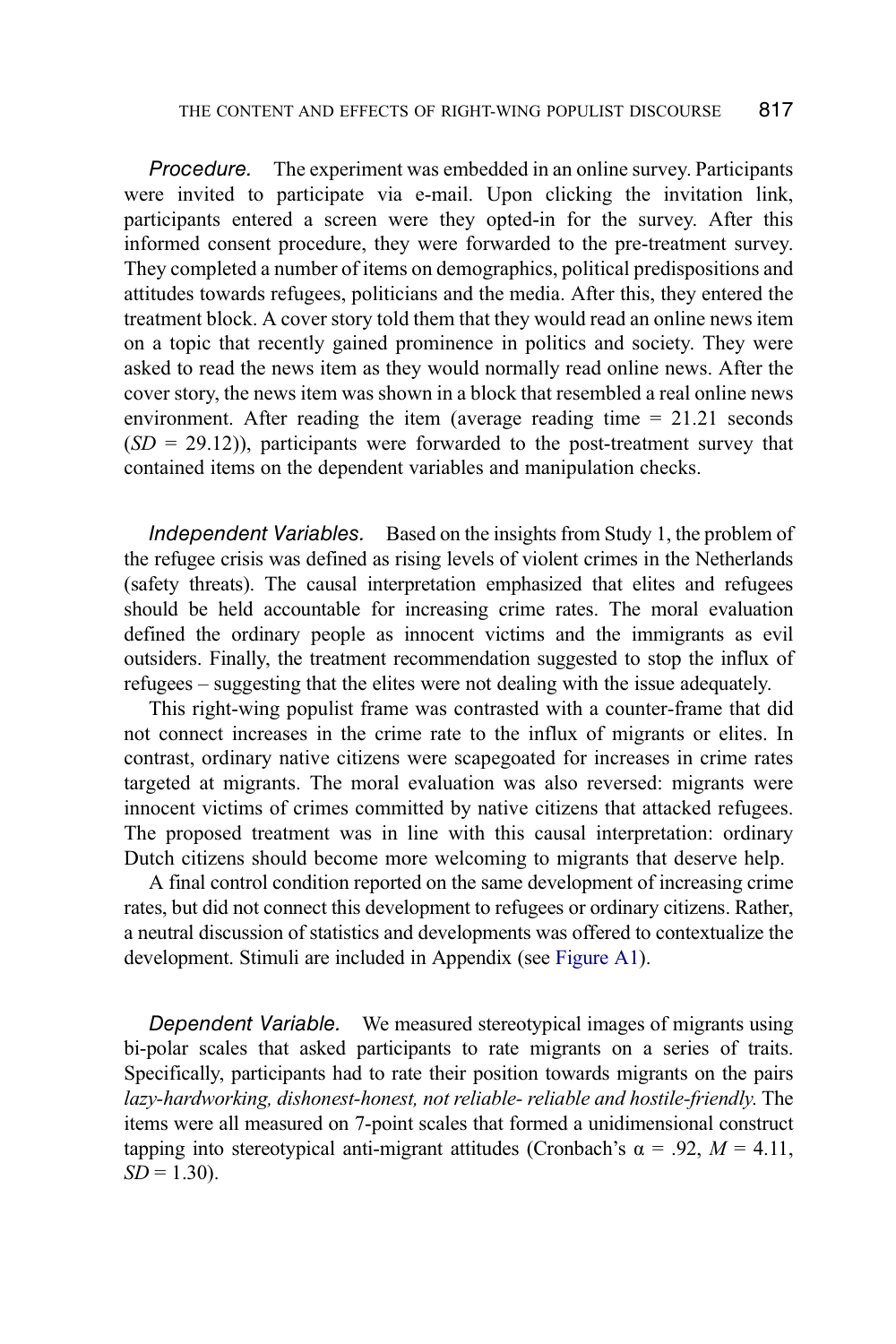Perceived Relative Deprivation. Perceived relative deprivation was measured with a five-item scale. The item wordings were as follows: (1) "If we need anything from the government, ordinary people like us always have to wait longer than others" (2) I never received what I deserved" (3) "It's always other people that profit from benefits offered in our country" (4) "The government does not care about the needs of ordinary people like me" and (5) "The government does not take care of people like me, others are always advantaged". These items form a reliable unidimensional scale (Cronbach's  $\alpha$  = .92, *M* = 4.40, *SD* = 1.44). The items are based on existing scales (see e.g., Elchardus & Spruyt, [2016\)](#page-21-14).

National Identification. Attachment to national identity was tapped with four items: (1) "I care about most other people in the Netherlands" (2) "I feel a strong attachment to the Netherlands" (3) "I am proud to be a Dutch citizen" (4) "Being Dutch is really important to me" (Cronbach's  $\alpha$  = .85, *M* = 4.92, *SD* = 1.27) (also see e.g., Lubbers ([2008](#page-22-14)).

<span id="page-15-0"></span>Manipulation Checks. The manipulation of the right-wing anti-immigrant frame was successful. First of all, participants exposed to the anti-refugees frame were more likely to perceive the article as holding refugees accountable  $(M = 5.81,$  $SD = 1.27$ ) compared to the counter-message ( $M = 3.71$ ,  $SD = 1.90$ ) or the control  $(M = 3.65, SD = 1.89)$  ( $(F(2, 274) = 48.73, p < .001)$ ). The counter anti-immigration message and control condition did not differ significantly, but they were both perceived as significantly less likely to shift blame to refugees compared to the anti-refugees frame ( $p < .001$ ). This was expected, and can be explained as antiimmigration cues are absent in both conditions. Likewise, participants in this condition were more likely to recognize that the article emphasized how ordinary, native citizens are victimized  $(M = 5.24, SD = 1.56)$  compared to the control ( $M = 3.54$ ,  $SD = 1.90$ ) or counter-message ( $M = 3.75$ ,  $SD = 1.91$ ;  $(F(2, 274) = 24.81 \, p \leq .001)$ . Again, differences were only significant between the anti-immigration message and the other two conditions. Finally, participants in the counter-anti-immigration message perceived the reversed causal interpretation of the article. Specifically, they were more likely to agree that the article held native people accountable ( $M = 4.76$ ,  $SD = 1.81$ ) compared to the anti-refugees ( $M = 2.52$ ,  $SD = 1.66$ ) or control condition ( $M = 4.04$ ,  $SD = 1.71$ ) ( $F(2, 274) = 41.45$ ,  $p < .001$ ). In this case, all pairwise differences were significant ( $p < .001$ ).

#### Results Study 2

The Direct Effect of Anti-refugees Messages on Negative Stereotypes. Ceteris paribus, we expected that exposure to messages that blame refugees for the problems experienced by the native people would prime negative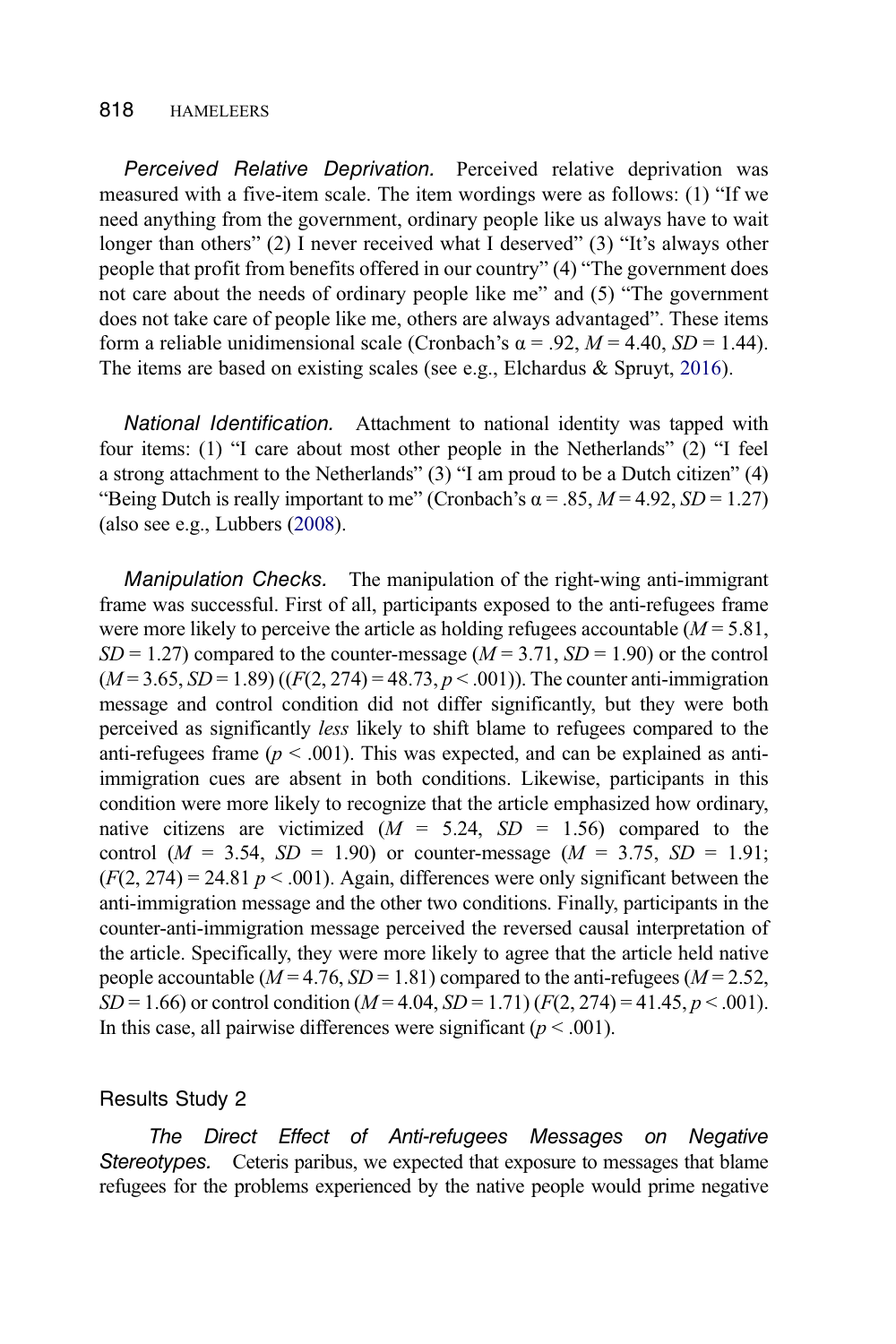stereotypical portrayals towards migrants (H1). A one-way ANOVA demonstrates that the main effect of the conditions on negative stereotypes towards migrants approaches significance  $(F(1, 277) = 2.68, p = .071,$  partial  $p^2 = 0.027$ ). Zooming in on the pairwise comparisons, we see that participants in the anti-refugees conditions have stronger negative stereotypes towards migrants  $(M = 4.35,$  $SD = 1.38$ ) compared to participants in the neutral control conditions ( $M = 3.97$ ,  $SD = 1.31$ ;  $\Delta M = .38$ ,  $\Delta SE = .21$ ,  $t = 1.84$ ,  $p = .007$ ,  $95\%$  CI [.02, .76]). H1 can thus partially be supported, although the difference falls short of statistical significance.

The Moderating Role of Perceived Relative Deprivation. To investigate the role of relative deprivation, and to factor in the hypothesized mechanisms of motivated reasoning, we computed new conditions that take the congruence of the message with people's prior perceptions of relative deprivation into account.

As can be seen in [Table 1](#page-16-0), the effect of the message's congruence is highly significant. Specifically, we see that the anti-refugee message has a significantly stronger effect on the priming of negative stereotypes when this message is congruent with perceived relative deprivation than when the message is incongruent ( $\Delta M = .84$ ,  $\Delta SE = .26$ ,  $p = .017$ , 95% CI [.09, 1.57]. In support of H2a, we can conclude that right-wing populist communication is most persuasive for people with stronger levels of perceived relative deprivation. Moreover, the mean difference of stereotypical perceptions between the incongruent, anti-refugees condition and the control is not significant and even *negative* – indicating that participants at lower levels of perceived deprivation resisted persuasion by messages that attribute blame to refugees. This supports H2b.

|                  |             | <b>Negative Stereotypes Migrants</b> |           |    |  |
|------------------|-------------|--------------------------------------|-----------|----|--|
| Framing message  | Congruence  | М                                    | <b>SD</b> | N  |  |
| Anti-refugees    | Congruent   | $4.67_a$                             | 1.42      | 59 |  |
|                  | Incongruent | 3.84 <sub>b</sub>                    | 1.16      | 37 |  |
| Counter-message  | Congruent   | 3.32 <sub>c</sub>                    | 1.23      | 55 |  |
|                  | Incongruent | 4.26 <sub>d</sub>                    | 1.19      | 70 |  |
| Control          |             | 3.98 <sub>h</sub>                    | 1.21      | 86 |  |
| F, Df(4, 277)    | $6.38***$   |                                      |           |    |  |
| Partial $\eta^2$ | .086        |                                      |           |    |  |

TABLE 1

<span id="page-16-0"></span>The Effects of Anti-refugees Messages and Counter Anti-immigration Messages on Negative Stereotypes toward Migrants at Different Levels of Attitudinal Congruence

 $***p < .001$ 

*Note.* Means with differing subscripts differ significantly at the  $p < .05$  level based on corrected independent samples t-test (pairwise comparisons). The level of congruence is based on participants' pre-treatment levels of relative deprivation.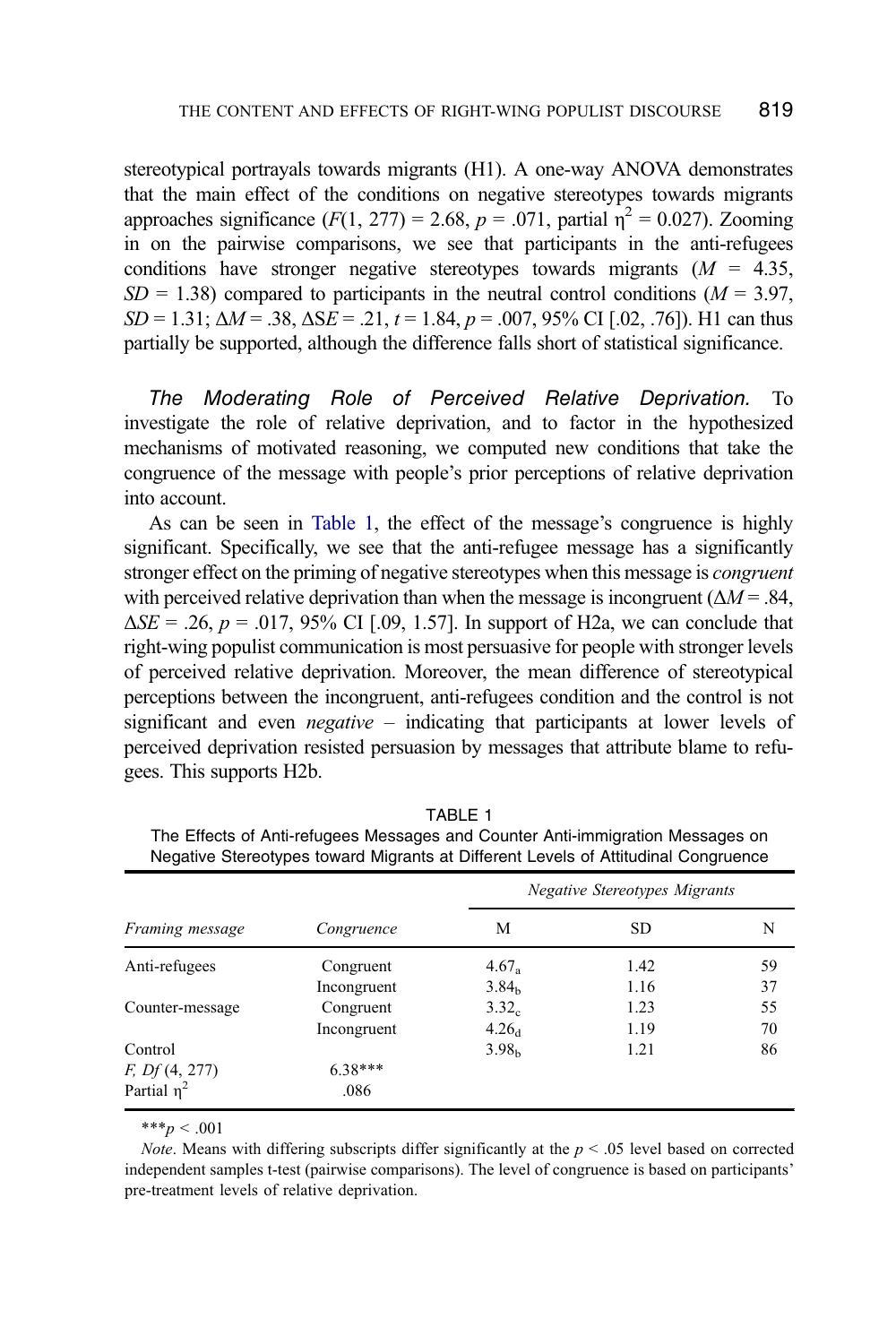This finding is confirmed by the mean score comparisons of participants exposed to counter-messages that blame the native people rather than refugees. When the counter-message is congruent, less negative stereotypes towards migrants are primed than when this counter message is incongruent (see [Table 1](#page-16-0)). This means that a counter-message activates existing positive stereotypes towards migrants among people lower in perceived deprivation, whereas the counter-message is resisted by people at higher levels of relative deprivation. [Figure 1](#page-17-0) displays this effect graphically. Specifically, [Figure 1](#page-17-0) shows that incongruent anti-immigration content has a negative effect, and congruent anti-immigration has a positive effect on the activation of negative stereotypes. Taken together, these findings support the processing mechanism of motivated reasoning conditioning the effects of anti-refugees media content.

The Perceptual Screen of National Identification. We finally hypothesized that the persuasiveness of right-wing populist communication would be contingent upon participants' attachment to national identity (H3). As can be seen in [Table 2,](#page-18-0) national identification does not condition the effect of exposure to anti-refugees or counter-messages on stereotypical images of migrants.



Congruence message (level of deprivation)

<span id="page-17-0"></span>FIGURE 1 Marginal effects plot of the interaction effect of attitudinal congruence (relative deprivation) and exposure to right-wing populist anti-immigration discourse on negative stereotypes towards migrants.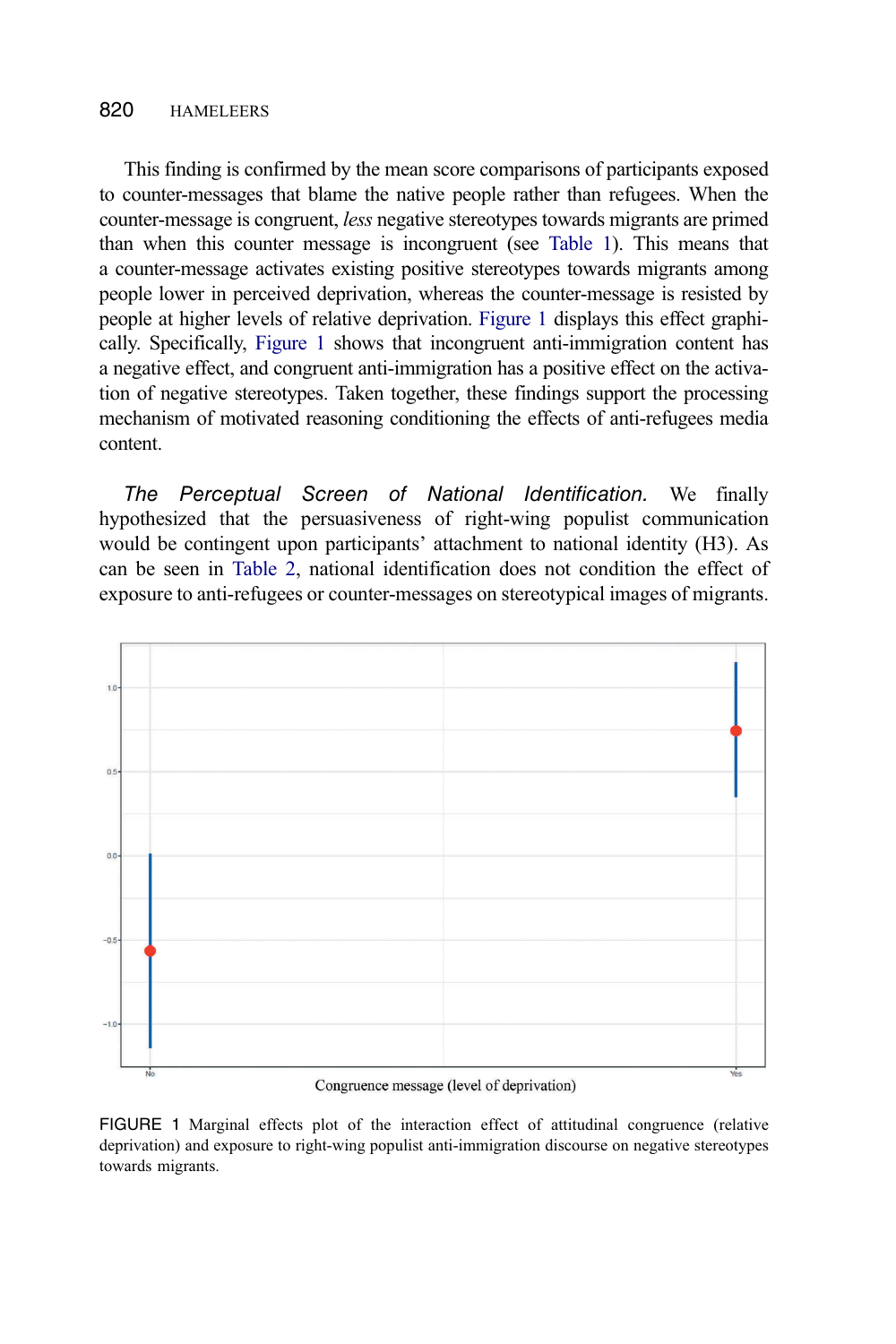|                                 | Model I ( $n = 277$ ) |           |     | Model II $(n = 277)$ |           | Model III $(n = 277)$ |        |           |        |
|---------------------------------|-----------------------|-----------|-----|----------------------|-----------|-----------------------|--------|-----------|--------|
|                                 | B                     | <b>SE</b> | β   | B                    | <b>SE</b> | β                     | B      | <b>SE</b> | β      |
| (Constant)                      | 4.02                  | .30       |     | 3.88                 | .32       |                       | 3.65   | .49       |        |
| National identity               | .02                   | .06       | .02 | .02                  | .06       | .09                   | .07    | .10       | .07    |
| Anti-refugees                   |                       |           |     | .38                  | .19       | $.14*$                | .66    | .44       | $.24*$ |
| Counter-message                 |                       |           |     | .02                  | .19       | .01                   | .49    | .74       | .18    |
| Anti-refugees $\times$ identity |                       |           |     |                      |           |                       | $-.06$ | .14       | $-.12$ |
| Counter $\times$ identity       |                       |           |     |                      |           |                       | $-.09$ | .15       | $-.18$ |
| Adjusted $R^2$                  |                       | .00       |     |                      | .01       |                       |        | .01       |        |
| F                               |                       | .14       |     |                      | $2.61*$   |                       |        | 2.04      |        |
| F for change in $R^2$           |                       |           |     |                      | $2.35*$   |                       |        | . 21      |        |

<span id="page-18-0"></span>TABLE 2 The Effects of Anti-refugees Messages and Counter Messages on Negative Stereotypes toward Migrants Conditioned by National Identification

 $**p* < .05; ***p* < .01; ****p* < .001$ 

Note. Two-tailed tests. Unstandardized (B) and standardized (β) regression weights.

In addition, people at higher levels of national identity are not significantly more likely to have negative stereotypes towards migrants [\(Table 2](#page-18-0), Model I). Based on these results, H3 needs to be rejected: right-wing populist communication that relies on anti-refugees framing does not have the strongest effects for people that identify with the nation-state.

#### Discussion Study 2

Study 2 relied on an online experiment to investigate the effects of blaming refugees for increasing crime rates. The key findings indicate that the main effect of such messages is minimal, and that attitudinal congruence plays a key role in the persuasiveness of anti-immigration discourse. Specifically, messages that blame refugees for national issues activate negative stereotypes towards migrants among people higher in perceived relative deprivation and are counterargued by people lower in perceived deprivation. This is in line with recent research that has identified polarization as a consequence of exposure to rightwing populist content (Hameleers, Bos, & de Vreese, [2018;](#page-21-20) Müller et al., [2017\)](#page-22-0).

<span id="page-18-1"></span>The mechanism underlying these effects can be understood as *motivated* reasoning (Taber & Lodge, [2006](#page-22-12)) and cognitive dissonance (Festinger, [1957\)](#page-21-15). Specifically, anti-refugees messages may activate negative mental images towards migrants (Dixon, [2008](#page-21-10)), but may only do so when these mental images are available in the minds of receivers. This study demonstrated that perceptions of relative deprivation are a proxy for the availability of congruent prior attitudes. This is in line with recent research by Elchardus and Spruyt [\(2016](#page-21-14))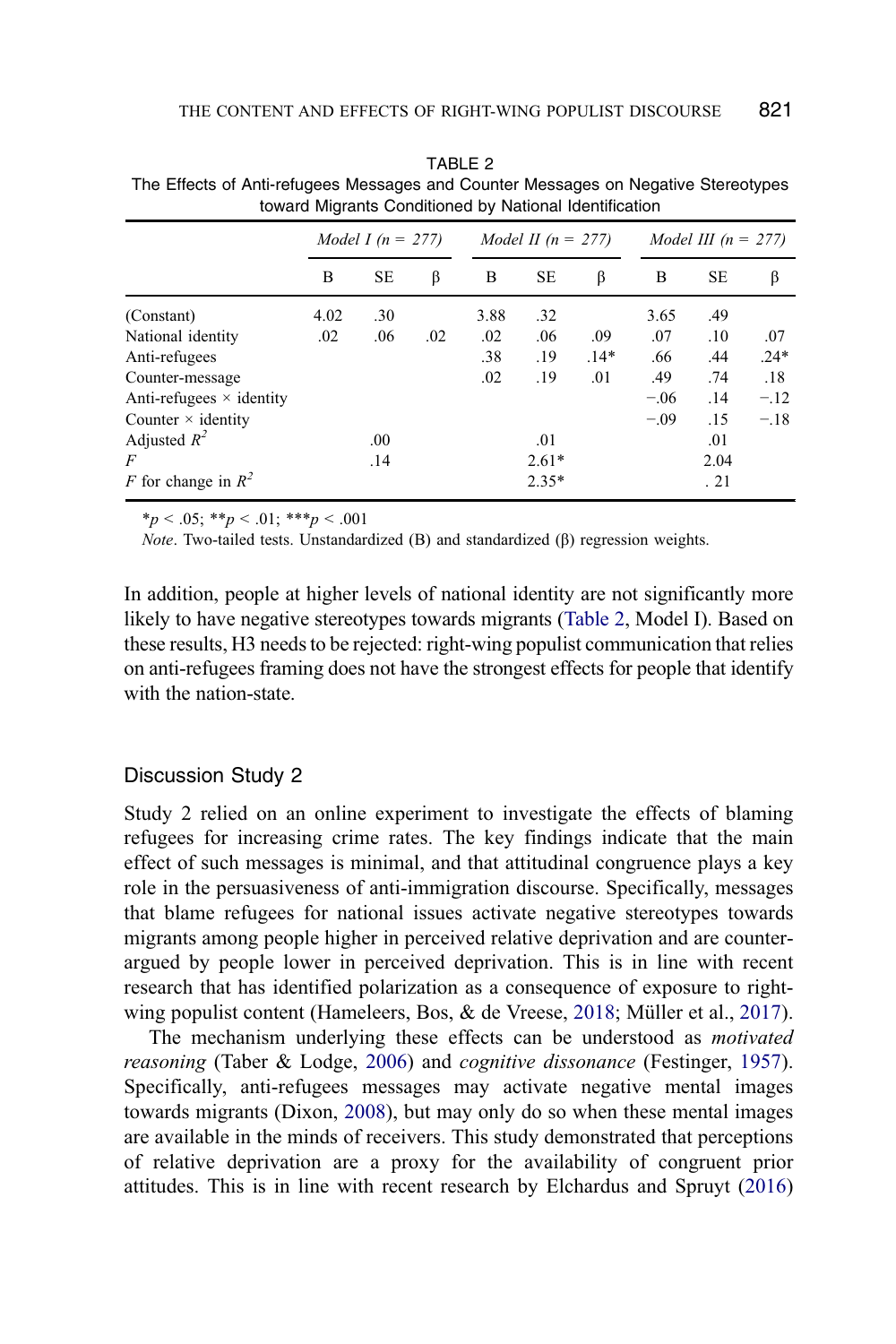who identified that the perception of losing out relatively more than other groups in society plays a central role in predicting populist support.

This finding can also be explained in light of the cultivation of social identities. Literature on the mobilizing potential of social identity framing postulates that three elements are important to consider when predicting the effects of identity-framed content (Gamson, [1992;](#page-21-12) Polletta & Jasper, [2001\)](#page-22-10). First, a threat to the in-group needs to be emphasized. Second, a credible scapegoat need to be connected to this threat. Finally, efficacy beliefs need to be presented, meaning that receivers of identity-framed content need to be offered tools to avert the cultivated threat. Our manipulation of right-wing populist messages incorporated all these elements. First of all, refugees were framed as a severe threat to the in-group of ordinary native citizens – as the violent crimes committed by refugees pose a danger on the safety of the people. Second, the profiting and dangerous migrants were causally connected to the increasing crime rates. Finally, efficacy was cultivated by recommending a treatment: the influx of refugees should stop, and culpable migrants should be send back to their country of origin. In line with the social identity framing approach, we found that right-wing populist communication can prime negative portrayals of the out-group when such communication resonates with feelings of relative deprivation. For these citizens, the cultivated threat is personally relevant, and the migrants form a credible scapegoat.

Contrary to our expectations, we did not find stronger effects of anti-refugees framing for people that identify strongly with the nation-state. This unexpected finding can be interpreted by the results of the qualitative study. Even in the nationalist communities, people constructed a sense of detachment from the current state of their nation. They voiced the concern that this country is no longer their country. Because of the processes of European unification, the perceived overwhelming influx of refugees and the "islamatization" of the heartland, people stressed that they no longer felt at home. In light of these qualitative findings, people that perceived the experimental message as congruent with their prior attitudes may actually experience a weaker attachment to national identity. This also explains the strong role of perceived relative deprivation. In other words, people "lost" their connection to the nation-state to other groups that have entered the nation.

### GENERAL DISCUSSION

In the setting of a heated debate on the refugee crisis in Europe, this paper first of all relied on a qualitative content analysis to provide inductive insights into the discursive framing of the refugee crisis (Study 1). Second, based on Study 1, we investigated how anti-immigration framing can activate message-congruent, negative stereotypes towards migrants (Study 2).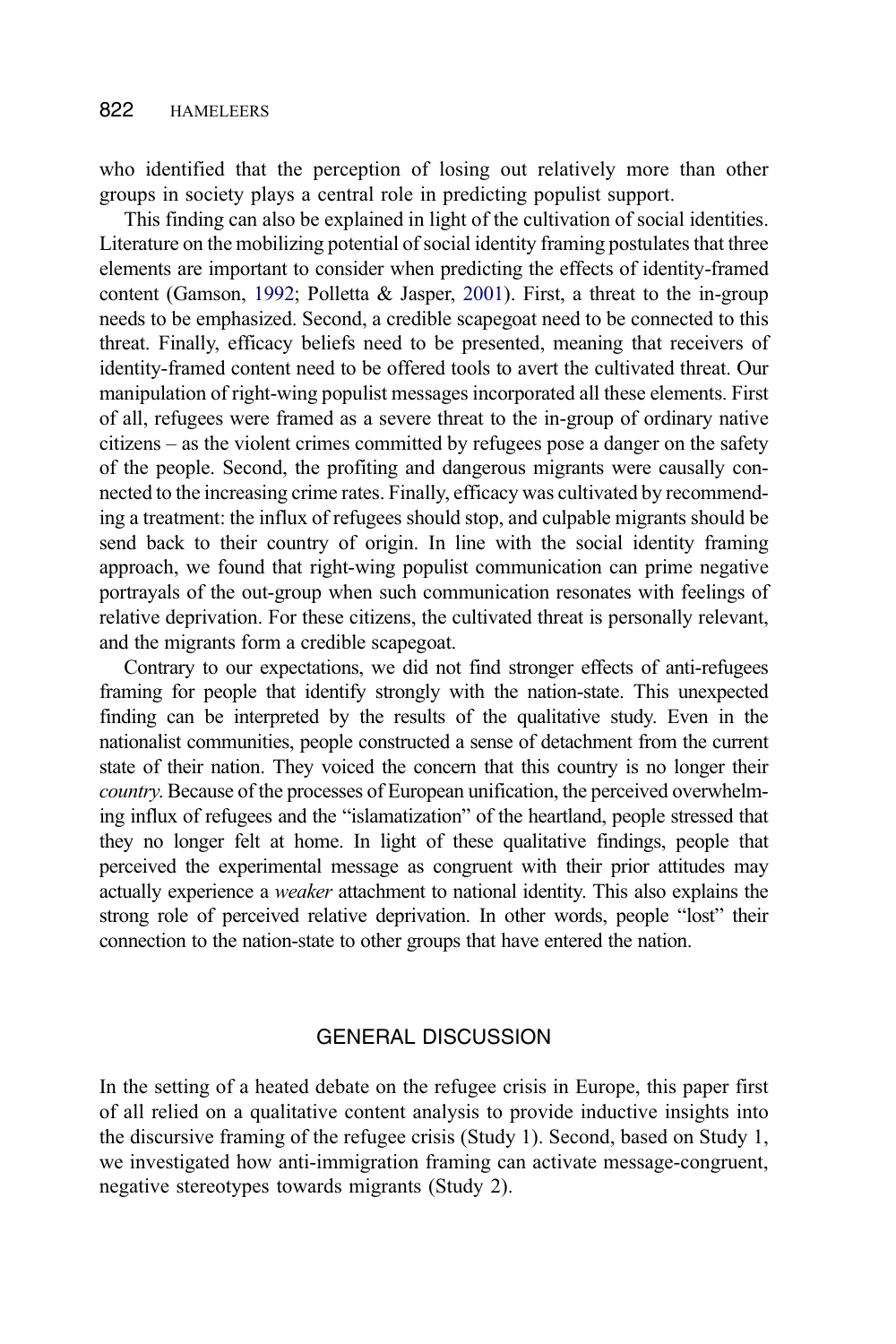<span id="page-20-2"></span>The findings of this study have important implications for democratic communication. First of all, right-wing populist discourse may only appeal to a specific group of citizens, and this group is empowered to communicate their hostile discourse via social network sites. On these platforms, there is no room for democratic deliberation (also see Waisbord, [2018\)](#page-22-15). Rather, people base their arguments on an emotional, conflict-centered discourse rather than a deliberation of facts. These fact-free sentiments are not challenged by other citizens, but rather reinforced by like-minded citizens and politicians. People may thus shut themselves off in spaces that only reflect their own opinions and sentiments (Sunstein, [2009\)](#page-22-13). The experimental study showed that communication in spaces that are devoid of cross-cutting exposure can have polarizing consequences: people that already agree with the attitudinal stance of anti-immigrant message may become even more negative toward immigrants. People exposed to incongruent content may become stronger in their opposition to anti-immigration sentiments.

Our studies have some limitations. First of all, the content analysis zoomed in on communities that are prone to populist sentiments. We did not include comment pages of mainstream news websites, or other platforms that may allow for more democratic communication. In addition, the analyses focused on one country with a successful right-wing populist party. Messages that resonate less well with countrylevel opportunity structures may have weaker effects (Aalberg et al., [2017\)](#page-20-0). Second, the experiment only manipulated one salient right-wing topic (crime) and did not explicitly blame the elites for the refugee crisis. The message may have appealed to different citizens if different issues and scapegoats were foregrounded. Future research may expand the (qualitative) content analysis to commentary sections and alternative media platforms that allow non-professional communicators to express their sentiments. In addition, experimental research may vary out-group constructions. Does it matter when "refugees" or "migrants" are held responsible, and how credible is it to frame blame to religious out-groups, such as the Islam?

Despite these limitations, we believe that this study has offered important insights into the discursive framing of the European refugee crisis, and the political consequences of communicating right-wing populist sentiments targeted at refugees via online media. Especially when people's perceptual screens align with anti-immigration messages, negative stereotyping in (online) media content can activate negative out-group perceptions.

#### **REFERENCES**

- <span id="page-20-0"></span>Aalberg, T., Esser, F., Reinemann, C., Strömbäck, J., & de Vreese, C. H. [\(2017](#page-4-0)). Populist political communication in Europe. London, UK: Routledge.
- <span id="page-20-1"></span>Braun, V., & Clarke, V. ([2013\)](#page-9-0). Successful qualitative research: A practical guide for beginners. London, UK: Sage.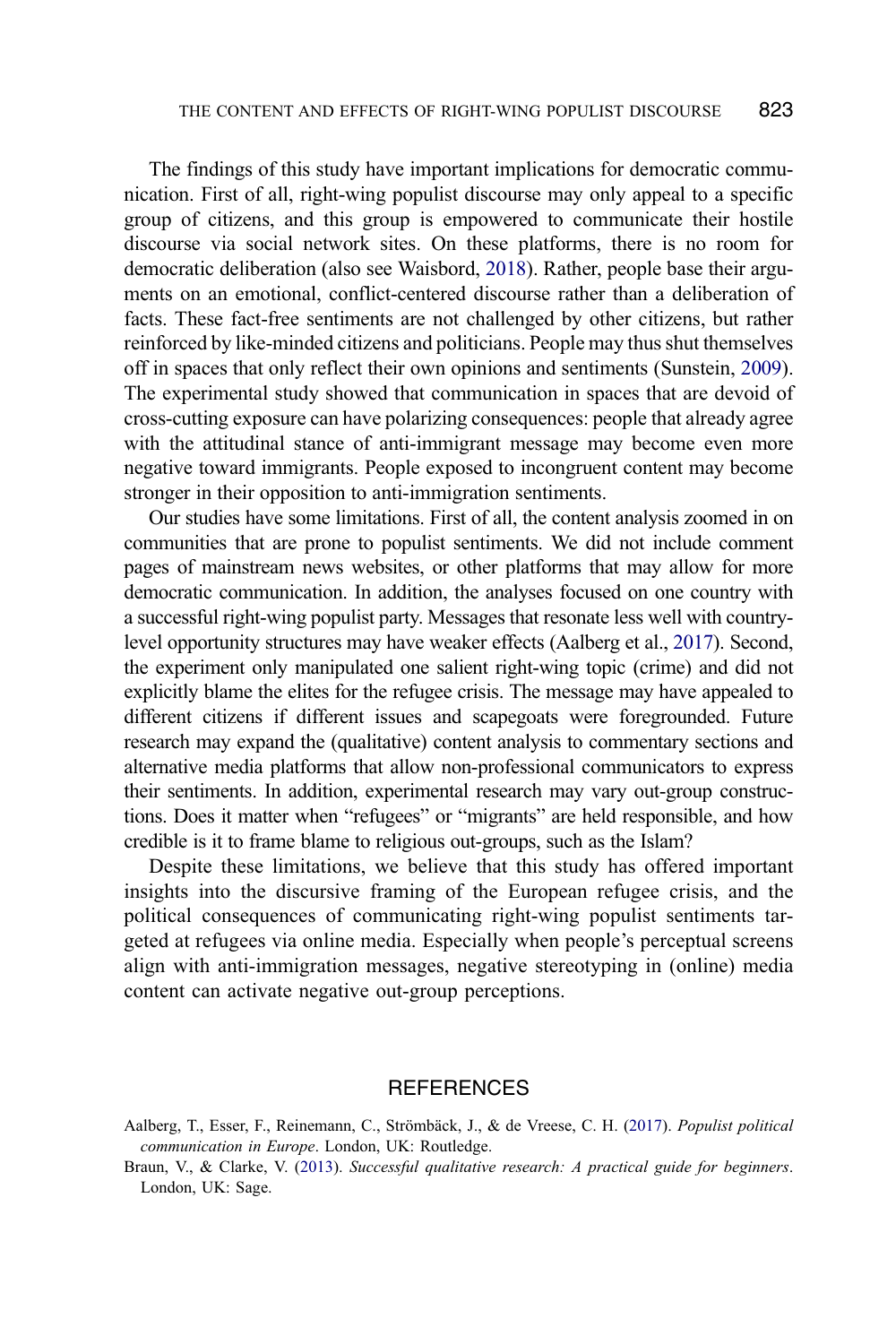- <span id="page-21-6"></span>Cacciatore, M. A., Scheufele, D. A., & Iyengar, S. ([2016\)](#page-4-1). The end of framing as we know it … and the future of media effects. Mass Communication & Society, 19(1), 7-13. doi[:10.1080/](http://dx.doi.org/10.1080/15205436.2015.1068811) [15205436.2015.1068811](http://dx.doi.org/10.1080/15205436.2015.1068811)
- <span id="page-21-1"></span>Canovan, M. ([1999\)](#page-3-0). Trust the people! Populism and the two faces of democracy. Political Studies, 47, 2–16. doi:[10.1111/1467-9248.00184](http://dx.doi.org/10.1111/1467-9248.00184)
- <span id="page-21-9"></span>Coutin, S. B., & Chock, P. P. ([1997](#page-4-2)). "Your friend, the illegal": Definition and paradox newspaper accounts of U.S. immigration reform. Identity, 2, 123–148. doi:[10.1080/](http://dx.doi.org/10.1080/1070289X.1997.9962529) [1070289X.1997.9962529](http://dx.doi.org/10.1080/1070289X.1997.9962529)
- <span id="page-21-3"></span>De Cleen, B., & Stavrakakis, Y. [\(2017](#page-3-1)). Distinctions and articulations: A discourse theoretical framework for the study of populism and nationalism. Javnost – the Public, 44(4), 301–319. doi[:10.1080/13183222.2017.1330083](http://dx.doi.org/10.1080/13183222.2017.1330083)
- <span id="page-21-10"></span>Dixon, T. L. ([2008\)](#page-5-0). Crime news and racialized beliefs: Understanding the relationship between local news viewing and perceptions of African Americans and crime. Journal of Communication, 58, 106–125. doi:[10.1111/j.1460-2466.2007.00376.x](http://dx.doi.org/10.1111/j.1460-2466.2007.00376.x)
- <span id="page-21-4"></span>Dixon, T. L., & Williams, C. L. ([2015\)](#page-4-3). The changing misrepresentation of race and crime on network and cable news. Journal of Communication, 65(1), 24–39. doi:[10.1111/jcom.1233](http://dx.doi.org/10.1111/jcom.1233)
- <span id="page-21-2"></span>Duckitt, J., & Sibley, C. G. ([2010\)](#page-3-2). Personality, ideology, prejudice, and politics: A dual-process motivational model. Journal of Personality, 78(6), 1861-1894. doi:[10.1111/jopy.2010.78.issue-6](http://dx.doi.org/10.1111/jopy.2010.78.issue-6)
- <span id="page-21-14"></span>Elchardus, M., & Spruyt, B. ([2016\)](#page-7-0). Populism, persistent republicanism and declinism: An empirical analysis of populism as a thin ideology. Government and Opposition, 51(1), 111–133. doi[:10.1017/gov.2014.27](http://dx.doi.org/10.1017/gov.2014.27)
- <span id="page-21-0"></span>Engesser, S., Ernst, N., Esser, F., & Büchel, F. [\(2017](#page-2-0)). Populism and social media: How politicians spread a fragmented ideology. Information, Communication & Society, 20(8), 1109-1126. doi[:10.1080/1369118X.2016.1207697](http://dx.doi.org/10.1080/1369118X.2016.1207697)
- <span id="page-21-7"></span>Entman, R. M. [\(1993](#page-4-4)). Framing: Toward clarification of a fractured paradigm. Journal of Communication, 43(4), 51–59. doi:[10.1111/j.1460-2466.1993.tb01304.x](http://dx.doi.org/10.1111/j.1460-2466.1993.tb01304.x)
- <span id="page-21-15"></span>Festinger, L. [\(1957](#page-7-1)). A theory of cognitive dissonance. Evanston, IL: Row, Peterson & Company.
- <span id="page-21-12"></span>Gamson, W. A. ([1992\)](#page-6-0). Talking politics. Cambridge, NY: Cambridge University Press.
- <span id="page-21-8"></span>Gamson, W. A., & Modigliani, A. ([1989\)](#page-4-5). Media discourse and public opinion on nuclear power: A constructionist approach. American Journal of Sociology, 95(1), 1–37. doi:[10.1086/229213](http://dx.doi.org/10.1086/229213)
- <span id="page-21-18"></span>Glaser, B. G., & Strauss, A. L. [\(1967](#page-8-0)). The discovery of grounded theory: Strategies for qualitative research. Chicago, IL: Aldine.
- <span id="page-21-11"></span>Hameleers, M., Bos, L., & de Vreese, C. H. ([2017\)](#page-5-1). "They did it": The effects of emotionalized blame attribution in populist communication. Communication Research, 44(6), 870–900. doi[:10.1177/0093650216644026](http://dx.doi.org/10.1177/0093650216644026)
- <span id="page-21-20"></span>Hameleers, M., Bos, L., & de Vreese, C. H. ([2018\)](#page-18-1). Selective exposure to populist communication: How attitudinal congruence drives the effects of populist attributions of blame. Journal of Communication, 68(1), 51–74. doi:[10.1093/joc/jqx001](http://dx.doi.org/10.1093/joc/jqx001)
- <span id="page-21-13"></span>Hameleers, M., & Schmuck, D. [\(2017](#page-6-1)). It's us against them: A comparative experiment on the effects of populist messages communicated via social media. Information, Communication  $\&$ Society, 20(9), 1425–1444. doi[:10.1080/1369118X.2017.1328523](http://dx.doi.org/10.1080/1369118X.2017.1328523)
- <span id="page-21-17"></span>Hobolt, S. B., & Tilley, J. ([2014\)](#page-7-2). Blaming Europe? Responsibility without accountability in the European Union. Oxford, UK: Oxford University Press.
- <span id="page-21-16"></span>Iyengar, S., & Hahn, K. S. [\(2009\)](#page-7-3). Red media, blue media: Evidence of ideological selectivity in media use. Journal of Communication, 59, 19-39. doi[:10.1111/jcom.2009.59.issue-1](http://dx.doi.org/10.1111/jcom.2009.59.issue-1)
- <span id="page-21-5"></span>Kim, S. H., Carvalho, J. P., Davis, A. G., & Mullins, A. M. ([2011\)](#page-4-6). The view of the border: News framing of the definition, causes, and solutions to illegal immigration. Mass Communication and Society, 14(3), 292–314. doi[:10.1080/15205431003743679](http://dx.doi.org/10.1080/15205431003743679)
- <span id="page-21-19"></span>Krämer, B. [\(2014](#page-8-1)). Media populism: A conceptual clarification and some theses on its effects. Communication Theory, 24(1), 42–60. doi[:10.1111/comt.12029](http://dx.doi.org/10.1111/comt.12029)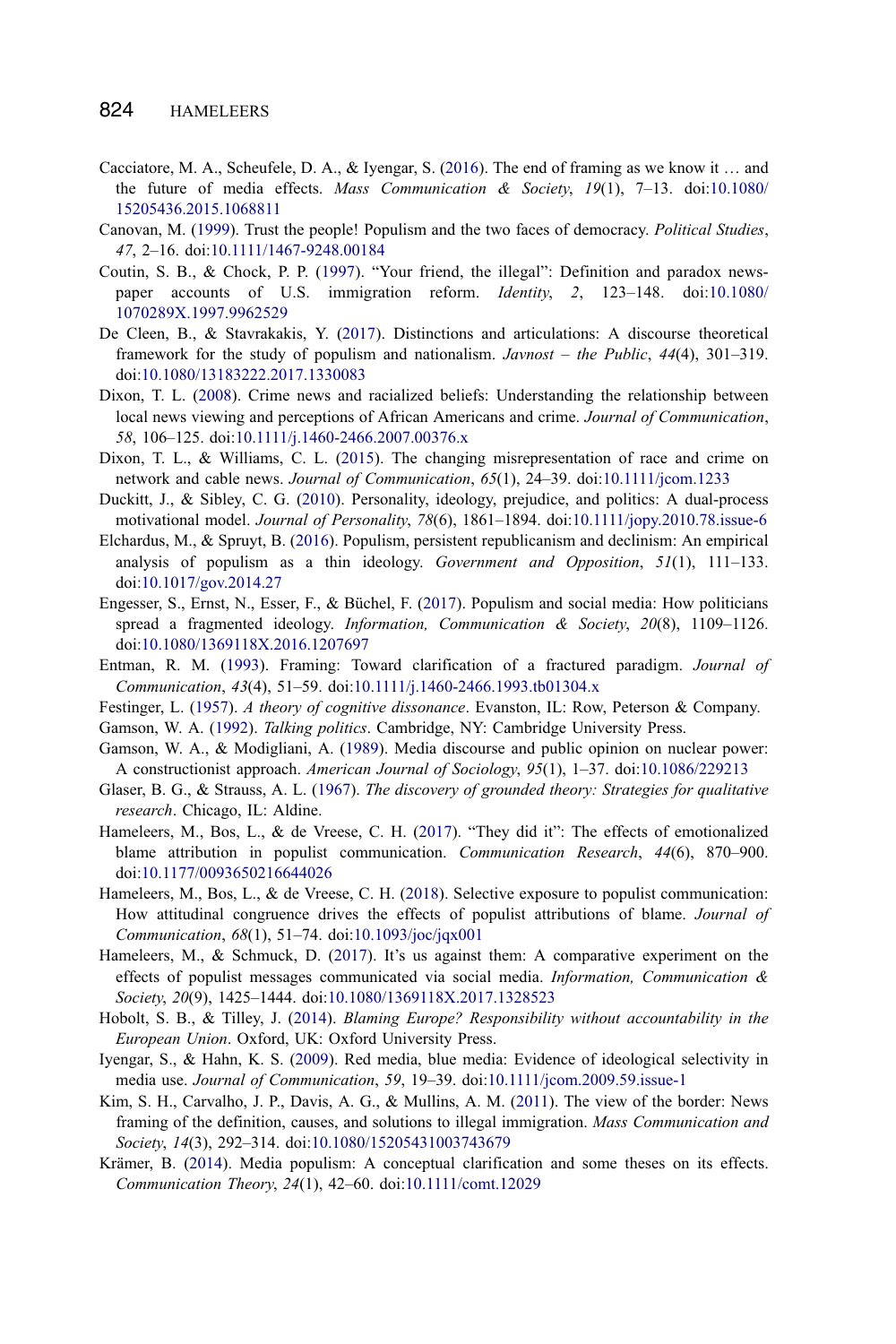- <span id="page-22-11"></span>Kriesi, H., Grande, E., Lachat, R., Dolezal, M., Bornschier, S., & Frey, T. [\(2006](#page-7-4)). Globalization and the transformation of the national political space: Six European countries compared. European Journal of Political Research, 45(6), 921–956. doi:[10.1111/j.1475-6765.2006.00644.x](http://dx.doi.org/10.1111/j.1475-6765.2006.00644.x)
- <span id="page-22-14"></span>Lubbers, M. [\(2008](#page-15-0)). Regarding the Dutch "nee" to the European constitution: A test of the identity, utilitarian and political approaches to voting "no.". European Union Politics, 9, 59–86. doi[:10.1177/1465116507085957](http://dx.doi.org/10.1177/1465116507085957)
- <span id="page-22-8"></span>Matthes, J., & Kohring, M. ([2008\)](#page-4-4). The content analysis of media frames: Toward improving reliability and validity. Journal of Communication, 58, 258–279. doi[:10.1111/j.1460-](http://dx.doi.org/10.1111/j.1460-2466.2008.00384.x) [2466.2008.00384.x](http://dx.doi.org/10.1111/j.1460-2466.2008.00384.x)
- <span id="page-22-9"></span>Matthes, J., & Schmuck, D. [\(2017](#page-5-2)). The effects of anti-immigrant right-wing populist ads on implicit and explicit attitudes: A moderated mediation model. Communication Research, 44(4), 556–581. doi:[10.1177/0093650215577859](http://dx.doi.org/10.1177/0093650215577859)
- <span id="page-22-3"></span>Mudde, C. [\(2004](#page-3-0)). The populist zeitgeist. Government and Opposition, 39(4), 542–564. doi[:10.1111/](http://dx.doi.org/10.1111/j.1477-7053.2004.00135.x) [j.1477-7053.2004.00135.x](http://dx.doi.org/10.1111/j.1477-7053.2004.00135.x)
- <span id="page-22-5"></span>Mudde, C., & Rovira Kaltwasser, C. ([2017\)](#page-3-3). Populism: A very short introduction. Oxford, UK: Oxford University Press.
- <span id="page-22-0"></span>Müller, P., Schemer, C., Wettstein, M., Schulz, A., Wirz, D. S., Engesser, S., & Wirth, W. ([2017\)](#page-2-1). The polarizing impact of news coverage on populist attitudes in the public: Evidence from a panel study in four European democracies. Journal of Communication, 67(6), 968–992. doi[:10.1093/](http://dx.doi.org/10.1093/ijpor/edw037) [ijpor/edw037](http://dx.doi.org/10.1093/ijpor/edw037)
- <span id="page-22-10"></span>Polletta, F., & Jasper, J. M. ([2001\)](#page-6-2). Collective identity and social movements. Annual Review of Sociology, 27(1), 283–305. doi:[10.1146/annurev.soc.27.1.283](http://dx.doi.org/10.1146/annurev.soc.27.1.283)
- <span id="page-22-7"></span>Schmuck, D., & Matthes, J. ([2017\)](#page-4-3). Effects of economic and symbolic threat appeals in right-wing populist advertising on anti-immigrant attitudes: The impact of textual and visual appeals. Political Communication, 34, 607–626. doi[:10.1080/10584609.2017.1316807](http://dx.doi.org/10.1080/10584609.2017.1316807)
- <span id="page-22-13"></span>Sunstein, C. R. ([2009](#page-13-0)). Going to extremes: How like minds unite and divide. New York, NY: Oxford University Press.
- <span id="page-22-6"></span>Sutherland, C. ([2005\)](#page-3-4). Nation-building through discourse theory. Nations and Nationalism, 11(2), 185–202. doi:[10.1111/j.1354-5078.2005.00199.x](http://dx.doi.org/10.1111/j.1354-5078.2005.00199.x)
- <span id="page-22-12"></span>Taber, C. S., & Lodge, M. ([2006\)](#page-7-1). Motivated skepticism in the evaluation of political beliefs. American Journal of Political Science, 50, 755–769. doi:[10.1111/j.1540-5907.2006.00214.x](http://dx.doi.org/10.1111/j.1540-5907.2006.00214.x)
- <span id="page-22-4"></span>Taggart, P. ([2000\)](#page-3-5). Populism. Buckingham, UK: Open University Press.
- <span id="page-22-1"></span>Van Kessel, S., & Castelein, R. [\(2006](#page-2-0)). Shifting the blame. Populist politicians' use of Twitter as a tool of opposition. Journal of Contemporary European Research, 12(2), 559–614.
- <span id="page-22-15"></span>Waisbord, S. ([2018\)](#page-20-2). Why populism is troubling for democratic communication. Communication, Culture and Critique, 11(1), 21–34. doi[:10.1093/ccc/tcx005](http://dx.doi.org/10.1093/ccc/tcx005)
- <span id="page-22-2"></span>Waisbord, S., & Amado, A. ([2017\)](#page-2-2). Populist communication by digital means: Presidential Twitter in Latin America. Information, Communication & Society, 20(9), 1330–1346. doi[:10.1080/](http://dx.doi.org/10.1080/1369118X.2017.1328521) [1369118X.2017.1328521](http://dx.doi.org/10.1080/1369118X.2017.1328521)